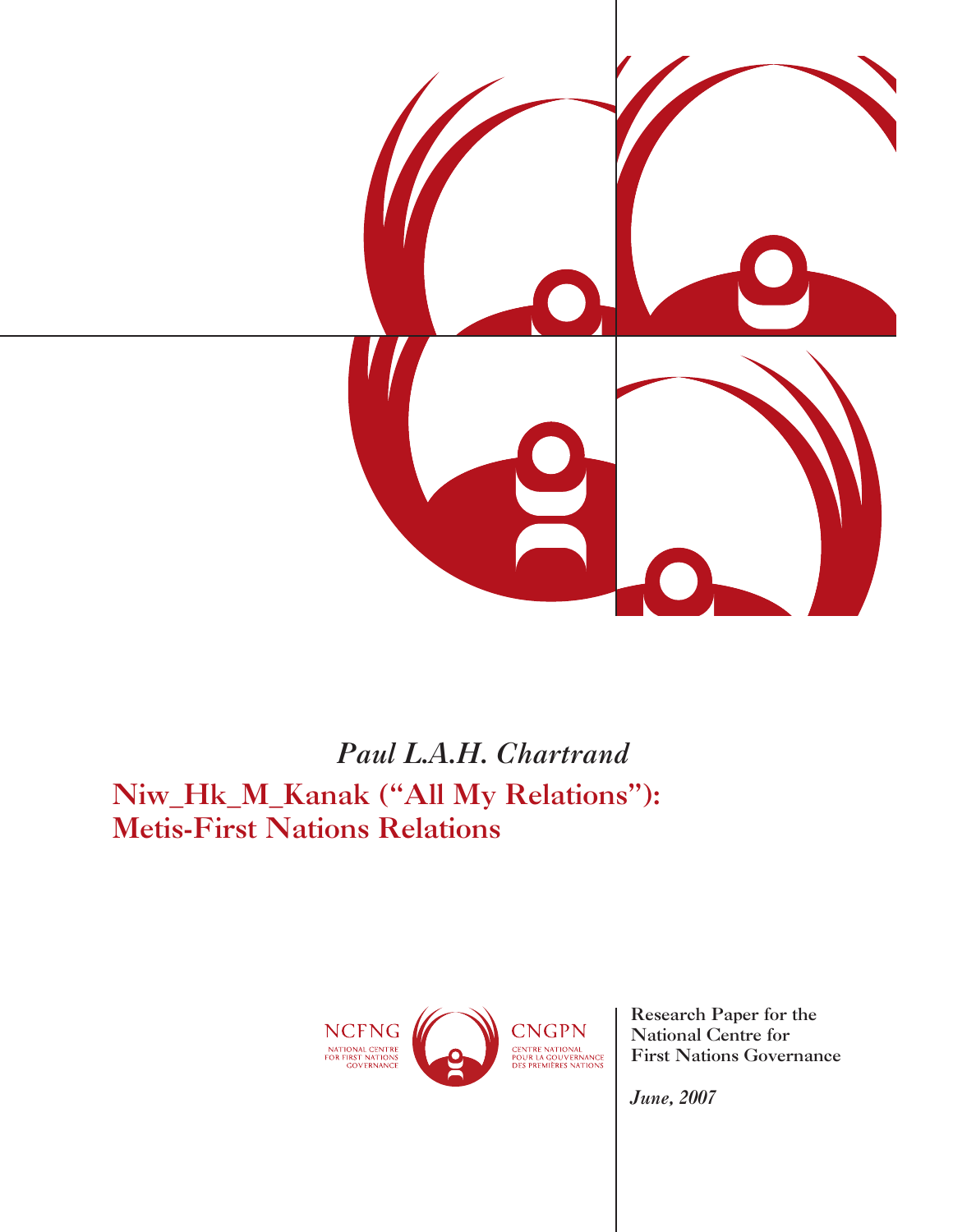National Centre for First Nations Governance

# Niw\_hk\_m\_kanak ("All My Relations") Metis-First Nations Relations

Paul L.A.H. Chartrand, I.P.C. College of Law University of Saskatchewan Email> paul.chartrand@usask.ca

June, 2007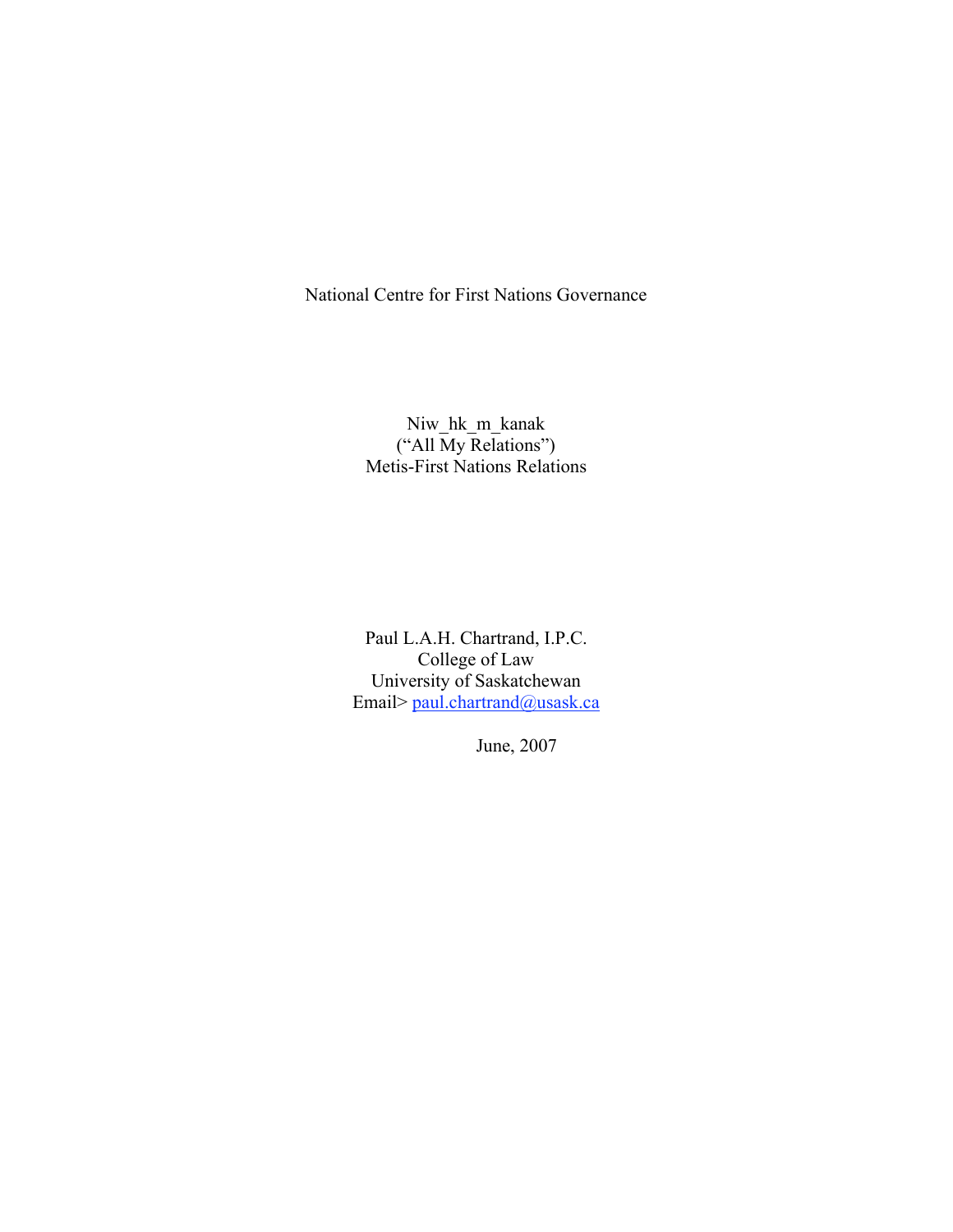### **Niw\_hk\_m\_kanak "All My relations"**

#### **1. About this paper**

This paper was written specially for the National Centre for First Nations Governance, (the Centre or NCFNG) at its request.

There are a few things about this paper that should be explained right away. I have tried to write it in popular language, which means I have tried to avoid the special language or jargon of the university or professional people. I have included a couple of references as endnotes and a short selected bibliography for those who may be interested in reading more about some of the things I mention.

This paper deals in ideas. The ideas are those of the First Nations and Metis people, and can only be properly captured in their original language. But several languages are spoken by the people. It would not be practical to write the paper in one language that is understood by few speakers and readers. Because of that, I have written the paper in English so that everybody can read it, but I have used a few expressions in *N\_hiyaw\_win* (the Cree language). This is mostly to symbolize the importance of language as the language of ideas. Languages have other uses, too. They can be the language of the home, the school, or the business place. Where these uses are dying, as they are for many Aboriginal languages, they can still perform as the language of ceremony and the language of ideas.

In writing this paper, I have tried to be faithful to the ideas, values, and ways of the communities that I write about. I have started, as you can see, with an ancient protocol that is still observed today by the Michif and First Nations people in ceremonies: "*Niw\_hk\_m\_kanak.*" It is invoked at the beginning and the end and acknowledges 'all our relations.' When used this way, the expression means not only the living ones, humans, animals, plants, but also the non-living and those who live in the world not bound by time, the Other-Than-Human-Beings, as well as our ancestors and also the future generations. We call on all our relations to assist us in making our world a better place for the future generations. This goal is also what this paper must be about. It is also a primary goal of the NCFNG.

This paper is about Metis and First Nations people, and the relations or relationships between them. I shall call these relations *Miyo-W\_hk\_htowin*. The paper tries to assist the Centre's goal of looking for ideas that may be useful in thinking about political leadership and how 'self-government' might be brought about, particularly by cooperative political action. Who will argue against the idea that there is more strength in political unity than in disunity?

The paper discusses relations between Metis (or as said in the old way: 'Michif') and First Nations people. It looks at relations as they were *kay s ohci*, (a long time ago) and as they are *anohc* (now). This discussion looks for ideas and ways of encouraging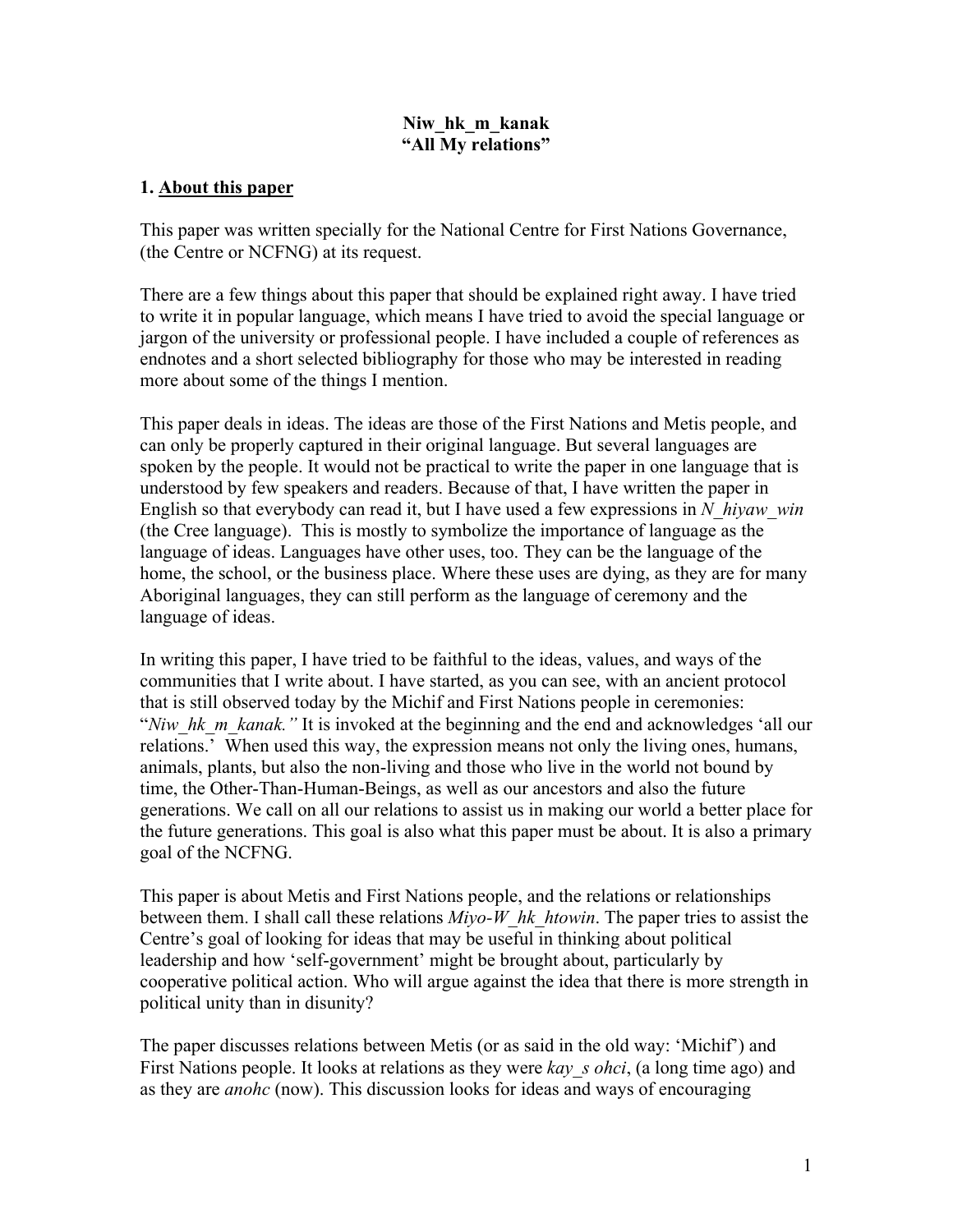cooperative relations so that everyone can benefit as we strive to realize self-government. That is what this paper is about.

### **2. About the author's family and people**

To begin, I must introduce myself. I was born in 1943, the son of Joseph Aime Chartrand and Antoinette Bouvier of Saint-Laurent, Manitoba. That is a Michif community located on the south-east shore of Lake Manitoba. It is the only community outside the Red River area that was divided into those long 'river lots' that were part of the Metis lands deal in the *Manitoba Act 1870.* My father's parents were Baptiste (Ah-chish) Chartrand and Clarisse Larence. Her parents were Norbert Larence and Josephte Parenteau. My *mosh m*'s parents were Pierre Chartrand and Marie Pangman, the daughter of 'Bostonnais" Pangman and Wewejikabawik of the Saulteaux people. Pierre's parents were Baptiste Chartrand and Jenwah'bik'ahbik, also a Saulteaux woman. These lives take us into the 1700s.

'Bostonnais' Pangman got his nickname because his father, Peter Pangman, was a fur trader from New England, and apparently the city of Boston was then understood as symbolizing that area. Bostonnais was known as one of the leaders of the Metis around the time when the Selkirk settlers were first brought to the Red River region. Sheryl Farrell-Racette, a Metis historian who has done a lot of digging around archives, told me that Bostonnais was at the Battle of Seven Oaks on June 19, 1816, where our people successfully repelled an armed attack by Governor Semple and his men. The Canadian history books call the fight at Seven Oaks ('la gournouillere') a 'massacre.' Well, my Michif translation of 'massacre' for this event is: 'decisive victory for our side'. That battle is an important part of the Michif history, culture and spirit. On the night of the battle, 'Pierrich' Falcon composed a song to celebrate the victory. In it he delights in recounting how our men chased down 'the English who came to steal our country.'(English translation) The song became known as the 'Metis National Anthem' and it was sung by the men to boost their spirits at the battle of Fish Creek in the spring of 1885, prior to the fall of Batoche. That anthem is far older than the anthem of Canada.

My mother's nickname was 'La Canayenne' because she was French-Canadian. Her family traces its roots to Quebec and a boatload of people from France in the midseventeenth century. Her parents were Pierre Bouvier and Rose-Alma Belanger.

My father, like many Michif of his generation, had a number of trades or occupations during his life, including trapping and fishing, and then carpentry from the mid-1950s when trapping was no longer a good way to support a family with twelve children. The Chartrand family has been in the Lake Manitoba area for a long time. The Chartrands were one of the first families to build their homes near the lake when people first began to live in houses, probably in the late 1820s or early 1830s.

My ancestors were part of the old Michif community that did not stay in one place, but that moved over a very wide territory. This required making alliances with other peoples in the territory, and at times fighting over territory. A few years ago I was appointed by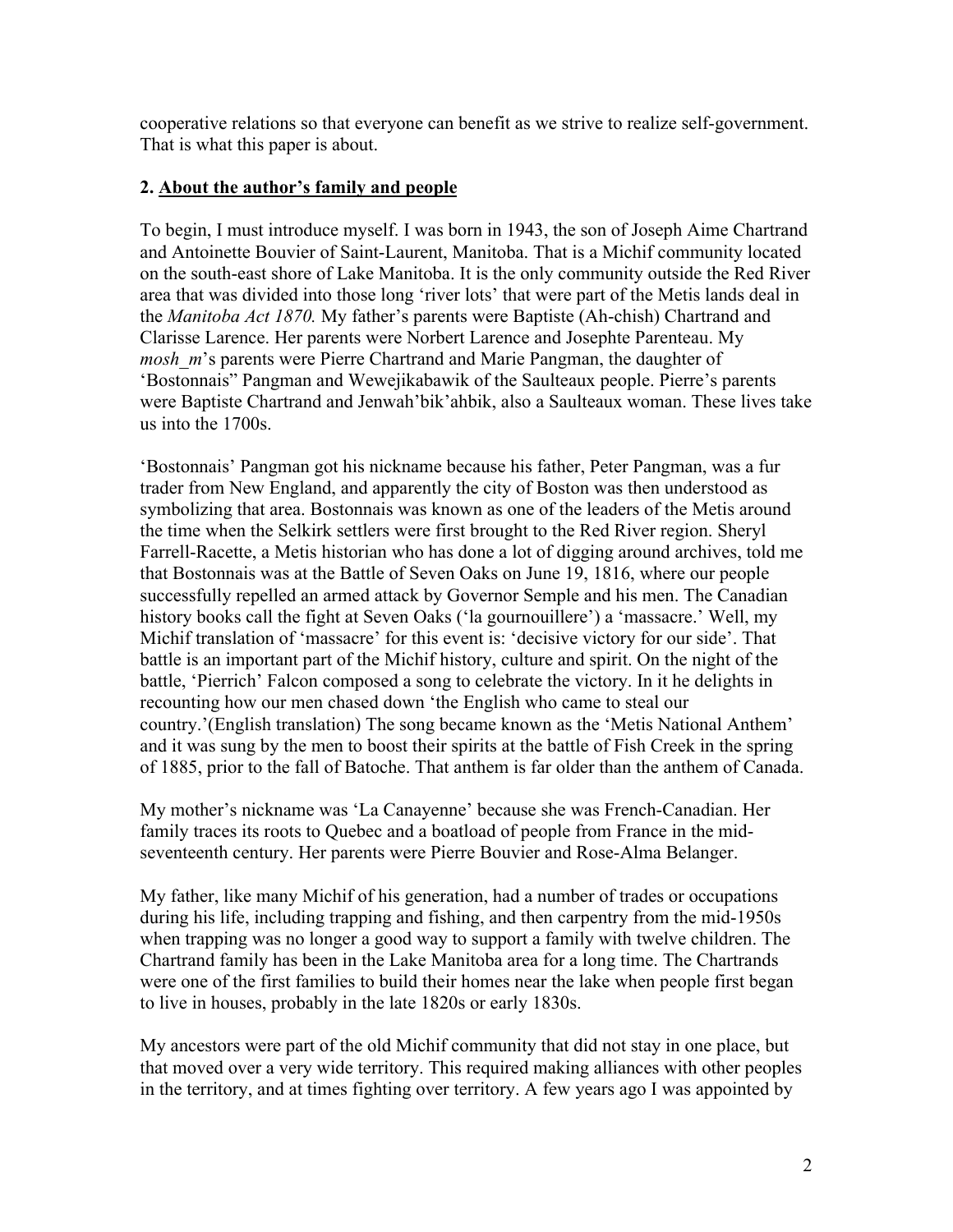the government of Manitoba to a commission to advise it on Aboriginal policy. My cocommissioner was Wendy Whitecloud. She is a Dakota and has an appointment at the law school at the University of Manitoba. I told her one of the old stories I heard from my father when I was little about an incident involving the Dakota and a group of our people that was camped at night while hunting buffalo in Dakota territory. A man named Lambert was patrolling the perimeter of the circle of Red River carts when he happened to bump into a Dakota man. They grabbed each other and hung on for a while, staring intently at each other, until each let go and went off without anything else happening. I bet a Hollywood version of that story would have a different ending. That story happened *kay\_s* ago. Our peoples, the Michif and the Dakota, have had very good and close relations now for a long time, including some treaty agreements.

Some of my ancestors would have traveled very far to the south and west, because in the buffalo days our people would go as far as the Rocky Mountains to hunt. My Elders at home told me this. One of my grandmother's grandfathers, Jean-Baptiste Larence, is buried near Pembina, North Dakota. Time has changed little about our traveling ways. I have heard my parents talk about trapping as far up as Cumberland House during the 1930s and at least one of my older brothers was born in northern Manitoba. I have not traveled to hunt buffalo as did my ancestors. I have not traveled to trap muskrats as my father did. But I have gone as far south as Australia where I studied and taught law from 1974 to 1982. To the west, I have gone as far as Japan, which is regarded as part of the Far East. Eastward, my travels working at the United Nations for indigenous people, or as a law professor, have taken me as far as Germany and Switzerland. As a commissioner on the Royal Commission on Aboriginal Peoples I traveled north to Nuuk and Sissimiut in Kallallit Nunaat (Greenland) and to Pangnirtung on Baffin Island.

# **3. Acknowledgements1**

In thinking about *Miyo-W\_hk\_htowin* I have had to rely on knowledge gained from many people over many years, some of them family and friends. I owe much to my family and the people in St.Laurent, among them my cousins Albert (Chi'Abeh) Chartrand and W.Yvon Dumont, the former Metis National Council leader and Lieutenant Governor of Manitoba.

I want especially to acknowledge Maria Campbell who has been my friend for many years, and with whom I have had many long discussions about the languages, history and ideas of our peoples in the Saskatchewan River and Prairie regions. Maria is an Elder, an internationally acclaimed author, playwright, philosopher and teacher, a distinguished Canadian who has received numerous awards for her work and community service. She is fluent in most of the indigenous languages of the Prairie and parklands region of the West, including Cree and Michif. I also recall countless hours of discussions with my friend the late Harry W. Daniels, the irrepressible Metis leader who headed the Native Council of Canada (NCC) that represented both Metis and Indian people. Later the NCC became the Congress of Aboriginal Peoples.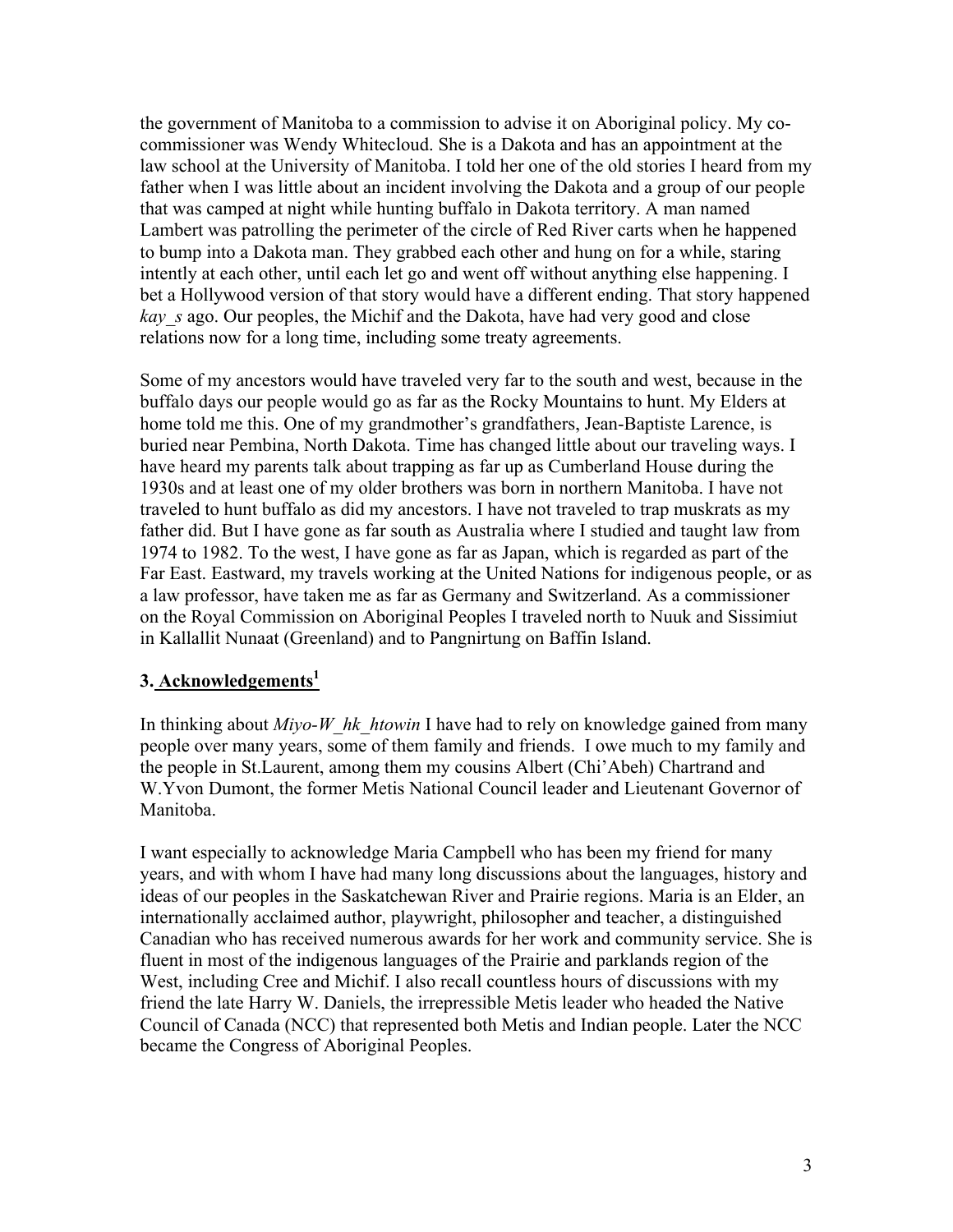There are others who taught me lessons in many ways. Stan Cuthand is a Cree Elder, an expert linguist and historian from Little Pine whom I first met in Manitoba *kay\_s* ago, and whose brother Adam was the first President of the Manitoba Metis Federation in the 1960s. The brothers are grandsons of war chief Cut Knife. Judge Gerald (Gerry) Morin from Peter Ballantyne and Cumberland House is now the Cree speaking judge of the Cree Court in Saskatchewan; Elijah Harper from Red Sucker Lake in Oji-Cree territory needs little introduction. Others who have helped me include the late Elder Art Solomon; Tony Belcourt, the Metis leader from Lac St.Anne; the legendary Ken Young from Opaskquiak; Phil and Jerry Fontaine from Sagkeeng, both chiefs, and *anohc* Phil is the national chief of the Assembly of First Nations; the late Norman Gunn and Oliver Monkman, both from Norway House; Ovide Mercredi and Billy-Jo Delaronde, two men who have held elected office with both the Manitoba Metis Federation and as chiefs of First Nations; Metis Elder Edward Head from Sherridan; Ron Nadeau, a transplanted Algonquin living in Manitoba, and Bill Wilson (Hemas Kla-Lee-Lee-Kla) from Vancouver Island.

My eyes were really opened to Michif-First Nation relations when I visited the Turtle Mountain Chippewa reservation in North Dakota many years ago. I was fascinated to find Michif and Indian people making up a federally recognized tribe in the United States. What fascinated me most was the similarity in language and ways that we shared. When I first went there I had met the late Elder and linguist Ida Rose Allard and 'Badger' DeMontigny. In recent years I met there not only my friend and colleague Nicolas Vrooman, but one of the most influential Elders I have known, Francis (Eagleheart) Cree, the internationally acclaimed Elder and his son-in-law Richard Laframboise (Miskomin). They have taught me not only a philosophy of peace and unity, but also a fascinating history about our respective peoples, which includes the ancient prophecies of the birch bark scrolls that predicted the unity of our peoples. At ceremonies in Turtle Mountain I met Elder Gordon Waindebence, Anishinabe from Ontario, who taught me more in his drum songs than he is likely ever to know.

In recent years I have met Danny Musqua from Keeseekoose, a Saulteaux-speaking Elder who opened up for me entirely new insights into the world of the Plains Anishinabeg; Franklin Carriere the King Trapper; John Beaucage the Anishinabe leader; Neal McLeod the young Cree scholar and humorist. In the last year, in association with Adelard Blackman, I have had the privilege of meeting many people from Buffalo River Dene Nation, including several Elders, Chief Louis Chinalquay, the Sylvestre, Catarat and Benjamin families, and others, new relatives who are taking their fight for survival as Dene to the international arena.

To all these, and to the great many students I have been privileged to teach and learn from for more than four decades, I say *gitchee meegwetch*, *marci cho,* for your gifts of knowledge, and especially for the great humour with which it has so often been delivered.

# **3. About Metis and First Nations people and** *Miyou/Wah'koh'tohwin*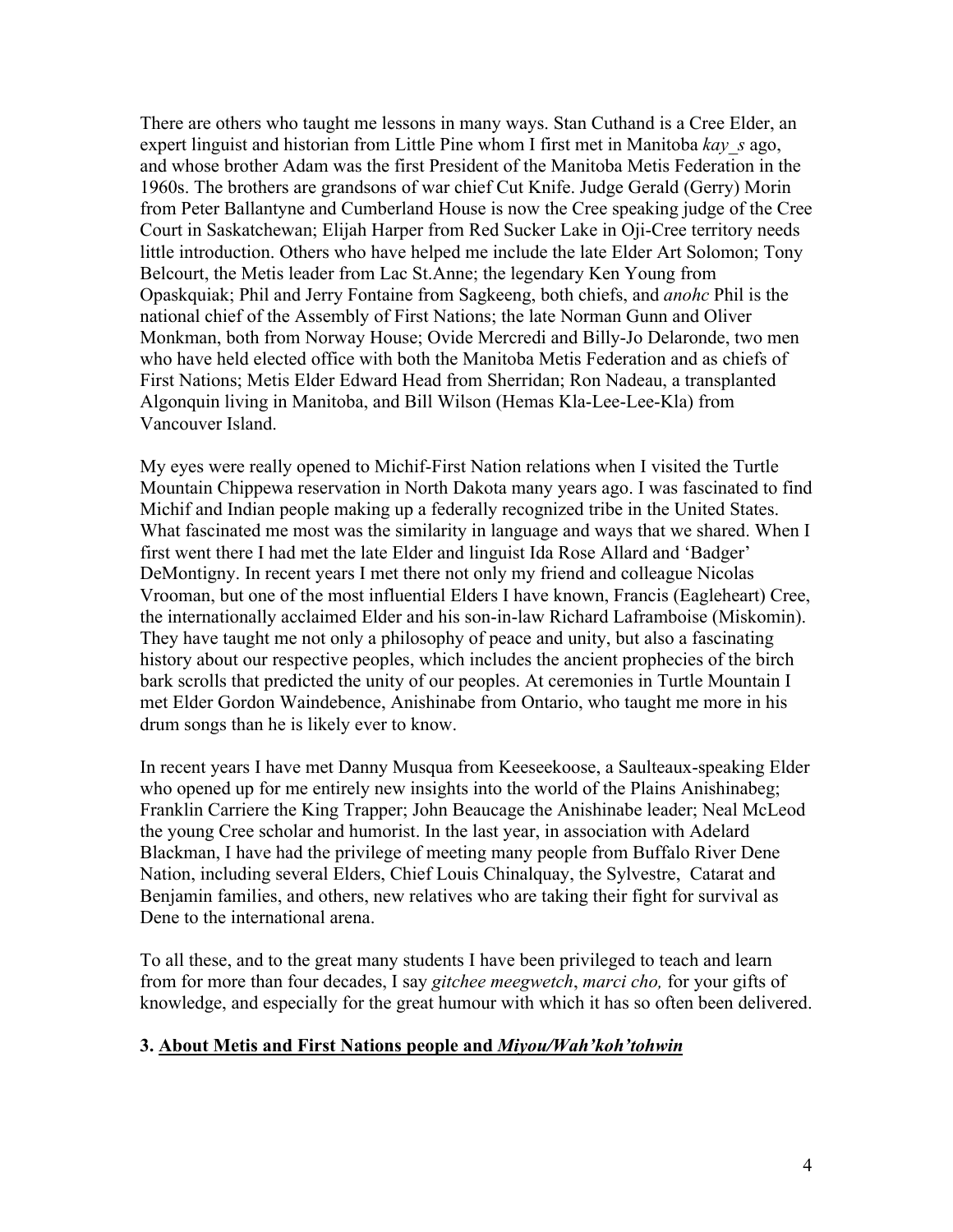In this paper I write about the Metis or Michif people that are part of the stories that I have heard, either when I was growing up or more recently.<sup>2</sup> There are other people from other places who also call themselves 'Metis' people. I do not know their stories and I do not write about them here. The territory shared by the First Nations and Metis that I write about covers in a rough way what is today the Prairie Provinces, but it also includes part of the northern States south of the border. I will return to that later.

When I was growing up I did not hear the word 'Metis' being said the way you hear it said now in English. We called ourselves 'Michif', or a variation of it, 'Michiss'. You have to be careful how you pronounce that last word. If you are off a little bit, it means something altogether different in Cree and it will make people laugh! Although today practically all our people speak English, English was not the language of the home for many of us. Many of us come from communities where one or more of the indigenous languages, or perhaps a mixture of these languages, was the language of everyday. Michif is what we spoke. When we are asked what language we are speaking, we answer like everyone else by saying we are speaking 'our' language. So Michif people say we are speaking Michif, just as English people say they are speaking English; the French say they are speaking French, and so on. We do not have one language. Some of us speak fluent Saulteaux, or Cree; others speak French with mixtures of these two indigenous languages, or only one of them. People also mix up French and English. There is a good story about the fiddler who identified himself by saying; "You know me... I play violin a gauche.'

This paper is also about 'First Nations' people. The expression 'First Nations' is used by different people to mean different things. Sometimes it means 'Indian Bands' under the *Indian Act*. That is the meaning in some new laws. Others use it to refer to the ancient peoples like the *\_nin\_wak or N\_hiyawak* (Cree); *Anishinabeg* or *Saulteaux* (Ojibwe)*, Nakoda* (Stoney or Assiniboine)*,* and others. Many ordinary people on reserves and in other communities prefer the term 'Indian' and many say they are 'Treaty Indians'. In this paper 'First Nations' means 'Indians' but not in the sense of the *Indian Act.* When referring to one or a few 'Indian' or 'First Nation' peoples, I will use the people's own names for themselves, such as *N\_hiyawak* or Cree. Respect asks us to use the same words as the people themselves use when referring to them.

The Michif and the First Nations shared our territory. The land gives you your culture, so as we shared the land, so we also shared some of our ways of life. We had, *kay\_s* ago, a shared economy based on hunting the bison with the horse, supplemented by hunting, fishing and trapping over wide regions. We shared language. We had to, in order to develop our cooperative economic and political actions. Where the land is flat people meet easily and deal with one another and they develop a common way of communicating. In bumpy or mountainous areas, where it is not as easy for distinct peoples to meet one another, you will find many distinct languages. Travelers in our flat lands in the 1800s wrote about the 'polyglot jabber' of the Michif, a people with a regional identity that required fluency in several languages. The land gives you your culture.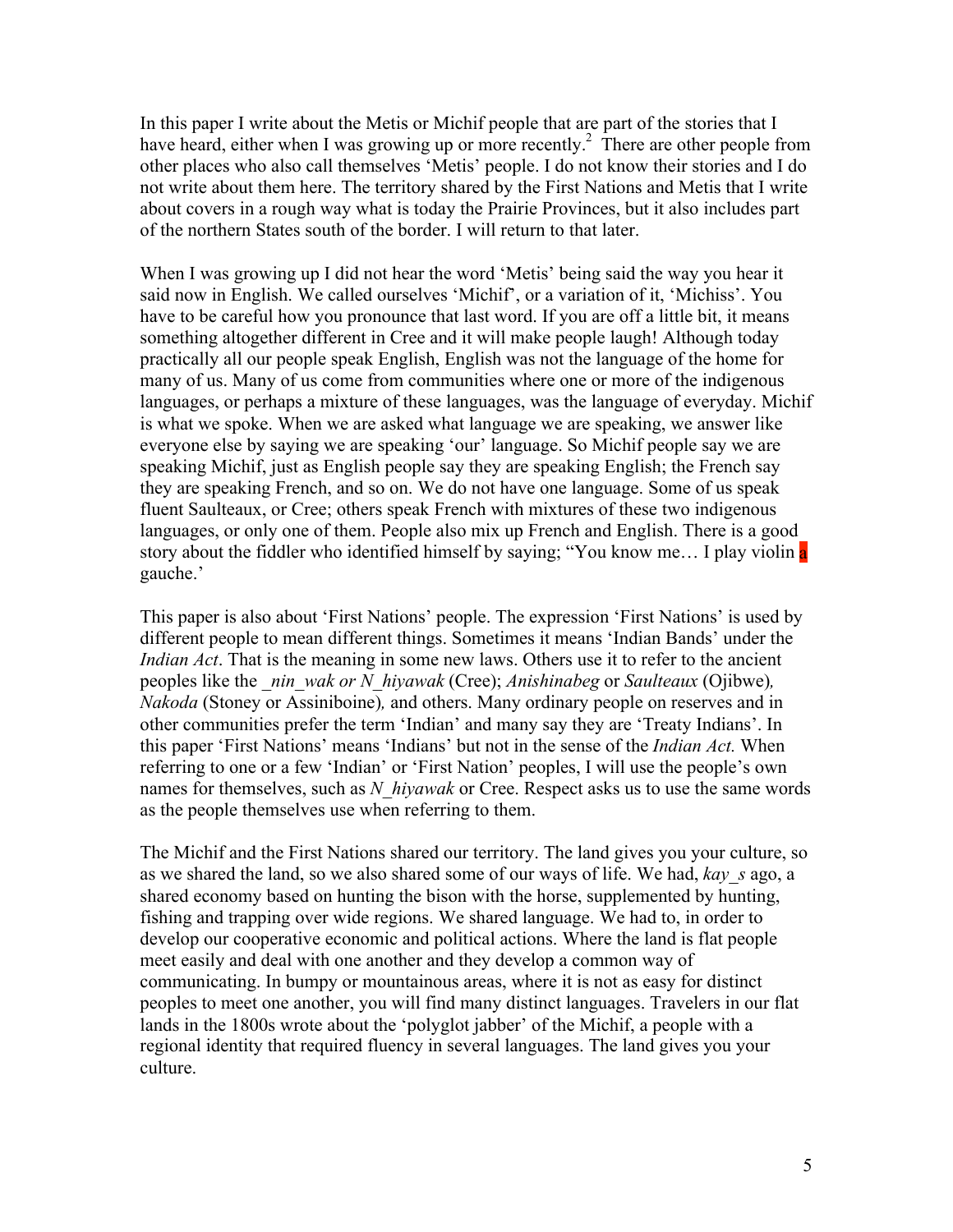The First Nations and Michif shared aspects of culture. In our own times, if you talk to Michif and First Nation people in this region, you will find that there are many everyday things that everyone does, or knows about. Everyone likes bannock and we all laugh at our memories of using lard with it. If you are from here you will have stories about that boiled 'pudding in a bag'. Knowing the fine points of digging 'snake root' and skinning a rabbit allows everyone to detect the humour in a good story about those activities. Everyone has a story about healing with medicines from the land. I have heard both First Nations and Metis people recount the stories of W\_sahk\_c\_hk, the Trickster, as he is known in Cree.

The close relations between Metis and First Nations people in the past were evident in many ways. Some people would live with one community and then with another. The Metis leader Gabriel Dumont spent time living with the Turtle Mountain Chippewa not long before the famous battles on the Saskatchewan River in 1885. Those who belonged were not only those who were born into the people or nation. There was always intermarriage<sup>3</sup> and the ancient adoption ceremonies of 'making relatives' is still practised *anohc* amongst Plains peoples.

The emergence of the Metis as an indigenous people distinct from the ancient First Nations peoples is not a well-known story, even though the Metis have featured prominently in the general histories of western Canada. It is not possible to fully explain the emergence of a people in a short space or time, and the whole story is more complicated than I can deal with here, but I must say something about it.<sup>4</sup>

We often read or hear about how the Metis are all the descendants of Indian women and European men who joined together to form distinct communities. But that does not by itself explain how a new indigenous people came into existence. A family is not a people. A village or a small community of families is not a people. And many descendants of First Nations women and European men joined their mothers' people and their descendants today are First Nations people. Some British fathers took their children to Europe and they grew up there and today their descendants are Scottish or Welsh people. If we look elsewhere around the world, there is not much to support the idea that "mixedancestry" people automatically become, and are recognized as, a new people.

The Metis people acquired a sense of group or collective identity because of political, social and economic reasons that were unique to the time of the fur trade, roughly late in the 1700s to the second half of the  $19<sup>th</sup>$  century. More and more family groups, practically all of which included First Nation women as wives and mothers, grouped together because they shared a new way of life. These new ways of life included the trading ventures along the rivers and lakes of the northwest during the high point of the furtrading era, and the buffalo-hunting economy of the  $19<sup>th</sup>$  century. By the middle of the  $19<sup>th</sup>$  century, the Metis, who had long viewed themselves as a group of people distinct from both the First Nations and the newly arriving European or Canadian people, were a dominant military and political force in the West. It is absolutely essential to point out that the identity of a new people depends upon its own political actions. A new people does not emerge simply because of 'mixed-marriages'. The Metis about whom I write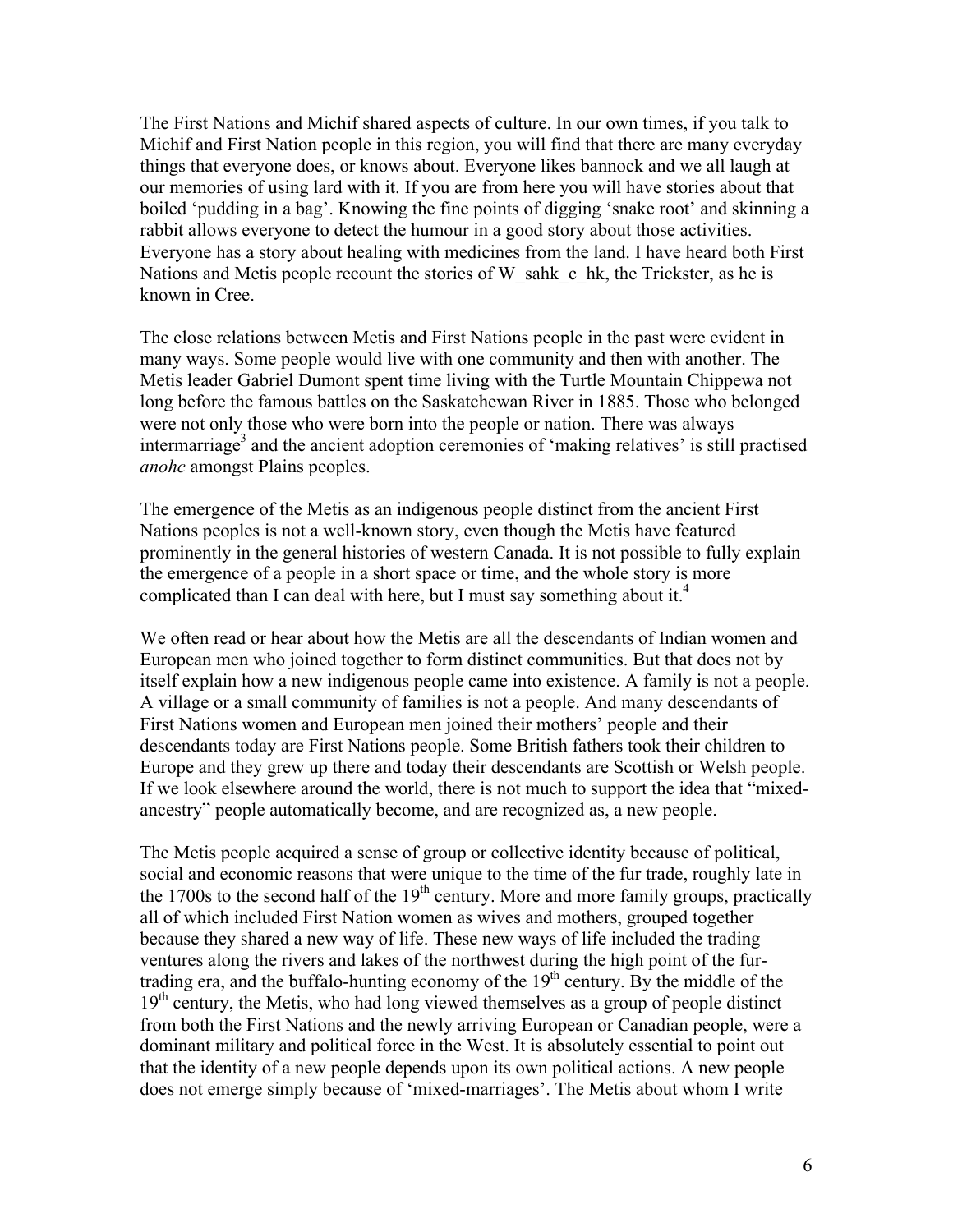cemented their own distinct identity in various ways. These included fighting against the early Scottish settlers that came to the Red River region in the early  $19<sup>th</sup>$  century, as exemplified by the story of Seven Oaks; fighting against the Dakota and making treaties with the Nakoda, Cree and Saulteaux; fighting against the Canadian government in 1869 and negotiating the 'bargain of confederation', the Manitoba Treaty of Riel, in 1870; and the fighting along the South Saskatchewan River in the spring of 1885. Political action gains political recognition, which can come in different forms, whether in the form of an army or a new law that is passed to recognize the rights of the people. A new people emerges when a large community of people has come to regard itself, and is regarded by others, as a distinct people, and it has stories to share about the ups and downs of its history. Every people has its own myths and stories that make up an idealized origin story.

Some commentators like to point out that there were two distinguishable groups within this Metis identity: the ones who descended from early English-Protestant families from the northern Hudson's Bay fur trade system, and the ones descended from the early French-Canadian families from the St-Lawrence fur trade system. The English ones were then usually called 'Half-Breeds'. This term is still happily used by many people in our territory. For others, especially those who did not grow up in an English speaking environment, this is a fighting word. Today it seems to be more 'politically correct' with outsiders to use the term 'Metis' for both groups. For better or for worse, the two groups have merged at the individual and family level at all times of our histories, and today the main political representative organizations do not distinguish between the two communities.

A lot of people talk about 'mixed-blood' when they talk about Metis people, so it is useful to say a bit more about it. The blood of Metis people is no more 'mixed' than that of any others. If 'blood' means ancestry, then it refers to who are your parents and grandparents and other forebears. The identity of your parents has never, by itself, determined to what community you belong, even though ancestry ties you to a community naturally and many people will belong to that community forever. Among some indigenous peoples, as I understand anyway, one can only have certain rights or status if one is born into the group, and that status can not be abandoned. More familiar, perhaps, is the recognition that people also move away, renounce their identity, marry 'outside', and adopt children and other new family members. People do not always belong to the community into which they are born.

But having 'mixed ancestry' is nothing like being a descendant of a storied nation or people. The Metis people consists of communities united by a shared heritage and the people who belong to these communities. It is today's communities that descend from the historic communities that make up the Metis people: Metis identity is based on belonging to a nation, not on individual ancestry. If one looked only at individual ancestry, one would find many First Nations people and many non-Aboriginal Canadians with the same sort of 'mixed-ancestry'.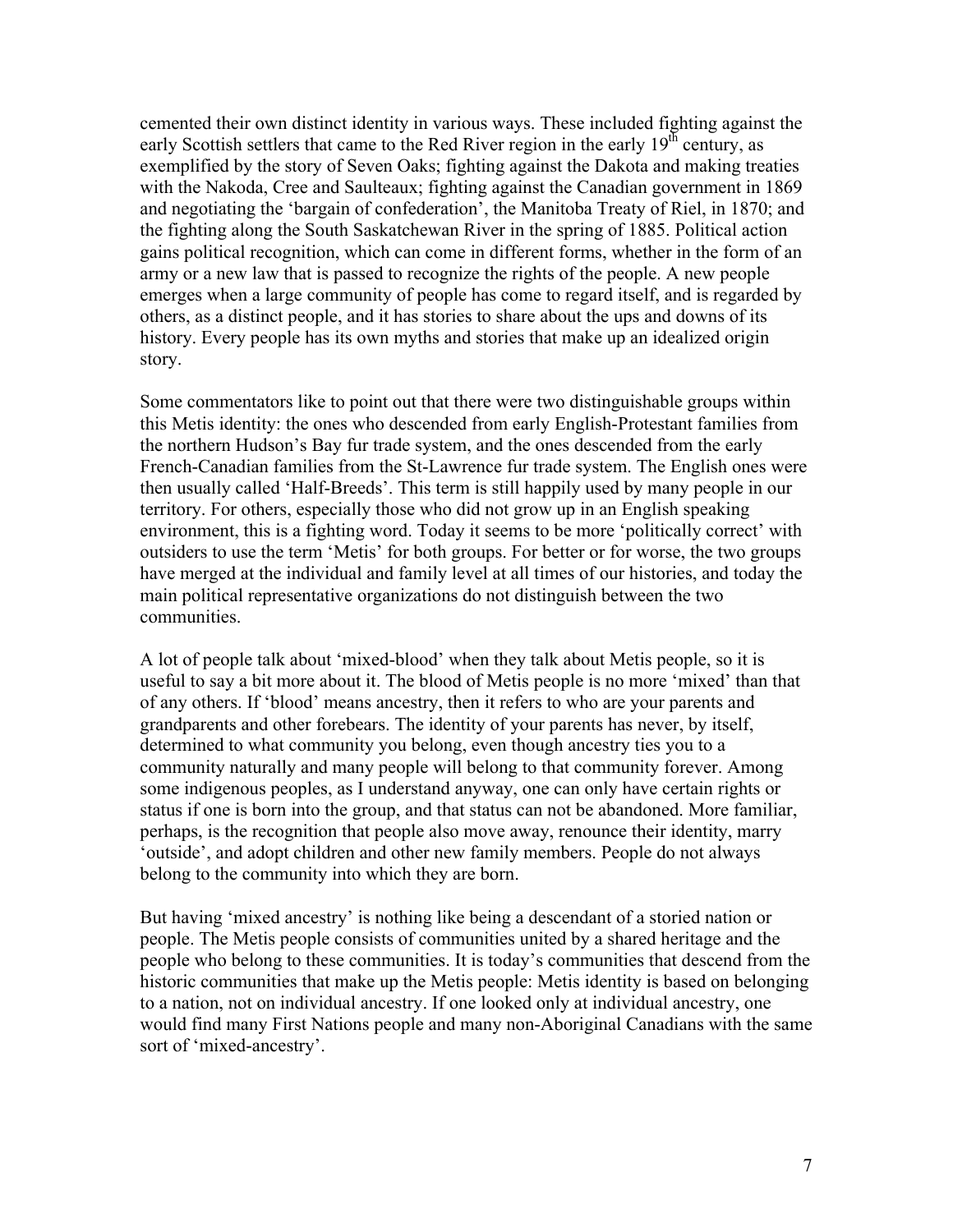When we look at the history of the treaties, we see that identity was recognized largely as a matter of political choice rather than a necessary consequence of one's birth. Some First Nation groups that signed on to treaties were described by outsiders as "mixed-blood' communities. Several prominent chiefs who signed treaties were said to be of 'mixedblood' by outside commentators. The First Nations people obviously viewed them as one of theirs and as chiefs.

Being Metis is not so much about who you are as an individual as it is about having kin or family relationships within a Metis community. It is not so much about your individual ancestry as it is about sharing in the common heritage of the people to which you belong. I simply want to point out that the story of how my people came to be is not merely a story about individual ancestry. It is a unique story of one people, but all peoples come into being the same way: by common political action and, in time, a common remembering of a shared history. Shared stories.

One of the reasons Metis and First Nations identity is sometimes obscured or confused has to do with the way that the government dealt with the people when it first started to deal with us. In the time of the takeover of our territories in the West in the second half of the  $19<sup>th</sup>$  century the government accepted that all indigenous people, regardless of whether they were known as First Nations or Metis, had rights to the land. These rights were called 'Indian title' or, as now, 'Aboriginal title'.

The government sent representatives to sign treaties with the First Nations. In the west these were signed from 1871 until the first quarter of the  $20<sup>th</sup>$  century. The government decided to enter into treaties with those First Nations people who lived together in communities that were represented by First Nation leaders or 'chiefs'. As treaties were signed, the government would put that community on a reserve and made sure it stayed put. It used force, starvation and other means to control the people on the reserves. To be 'put in your place' is a little expression that can recall a great injustice.

Generally the government did not enter into treaties with the Metis people. If you put up a fight you might just end up getting something that you were fighting for. That is what happened in Manitoba where the Metis did enter into the 'Manitoba Treaty' as Louis Riel called it. A bargain was made to join Canada as a new province in 1870. This was after the Metis forcibly removed all the Canadians and British people from government positions and took over the government of the Red River region. It is the only province that was created by the political action of an indigenous people, and today the government of Manitoba owes to the political action of our Metis ancestors whatever constitutional authority it has to govern the province. Some of the promises in the Manitoba Treaty made their way into the Constitution of the province of Manitoba, such as the recognition of the Indian title of the Metis, and the promise to set up a Metis settlement scheme.<sup>5</sup> Other promises did not find their way into the Constitution of the province, such as the promise of an amnesty. Today the Manitoba Metis Federation is fighting in the courts over the failures of governments to abide by the treaty. The legal action was started in 1981 and is still at the first level of trial in the courts. For Aboriginal people, it can be very hard to get justice in the courts of Canada.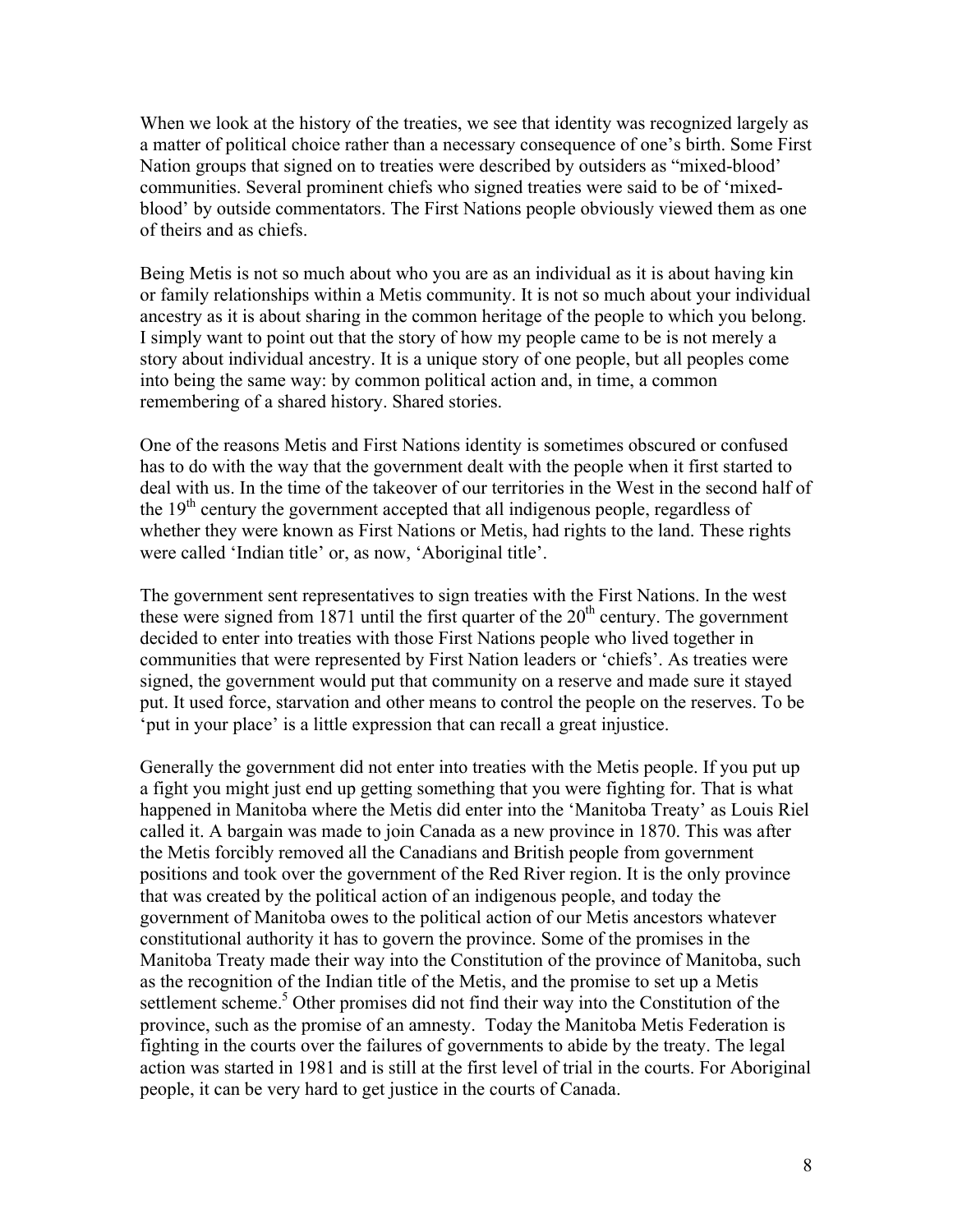In the *Manitoba Act* of 1870, the Metis families were promised individual lots of land to live on within a larger community land reserve. Land was distributed to many families, but when the land set aside for the reserve ran out and there were still applicants left, the government gave them 'scrip', or pieces of paper that certified they were entitled to a lot of land within the public lands of the province. This is where much fraud was committed by land speculators who cheated the people out of their land. The Metis settlement scheme in Manitoba followed the model for Indian 'enfranchisement' that had previously been introduced in Ontario. It never worked in Ontario and it never worked in Manitoba either. The idea of 'enfranchisement' was to buy off the Indian title and then leave the individuals who got land allotments, along with their families, outside 'Indian policy'. In other words, the way this worked was that the government would enter into treaties with 'Indians' that it thought needed time to be persuaded or forced to break up their communal or 'tribal' societies, and live like non-Aboriginal Canadians on their own private property and not on communal reserved lands.

With this thinking in mind, the government set up the Manitoba Metis settlement scheme. It did this under the political pressure of the Metis political resistance, backed by armed force, which is often called the 'Riel rebellion' by strangers to ourselves and our cause. Later on, once the Canadians had gained enough political and military power to ignore the demands for justice in relation to land rights by other Metis further west, the government designed a new scheme to buy out the Indian title of the Metis people. This was the scrip system set up under the *Dominion Lands Act* of 1879.

The scrip system was a well known system of allocating lands in those days. It had been used in the United States, and it was also used to give lands to war veterans and others. Those entitled to land were given scrip paper, or certificates. The scrip was a simple document that contained information about the amount of land that could be exchanged for the scrip, and the name of the person entitled to the land, usually the 'bearer' or holder of the scrip certificate. The scrip system was not designed to make it easy to use by Metis people. It was also open to exploitation by unscrupulous land speculators. Most of the Metis people were non-literate, and their signature, usually an 'X', could be forged. The land that the bearer could get with his scrip was located in the surveyed areas of the territory, so it was not all that practical or valuable for the numerous Metis people who lived outside those surveyed areas. In the result, many Metis were cheated out of their lands. Fraudulent schemes sometimes involved high officials and even the family of the Chief Justice of the province of Manitoba. A commission of inquiry in 1881 in Manitoba made recommendations to ease the frauds, but the government responded by ignoring the recommendations and passing a law to legalize the dispossession of the Metis. As late as the 1930s, the federal Criminal Code was amended to excuse the frauds committed by speculators who cheated Metis people in Alberta.

In the late 1800s senior federal government bureaucrats saw scrip as a way of saving money for the government and they encouraged 'Treaty Indians' to opt out of their treaty group and take scrip. Thousands did take scrip and many of their descendants on the prairies, including some descendants of chiefs who signed the treaties, are not recognized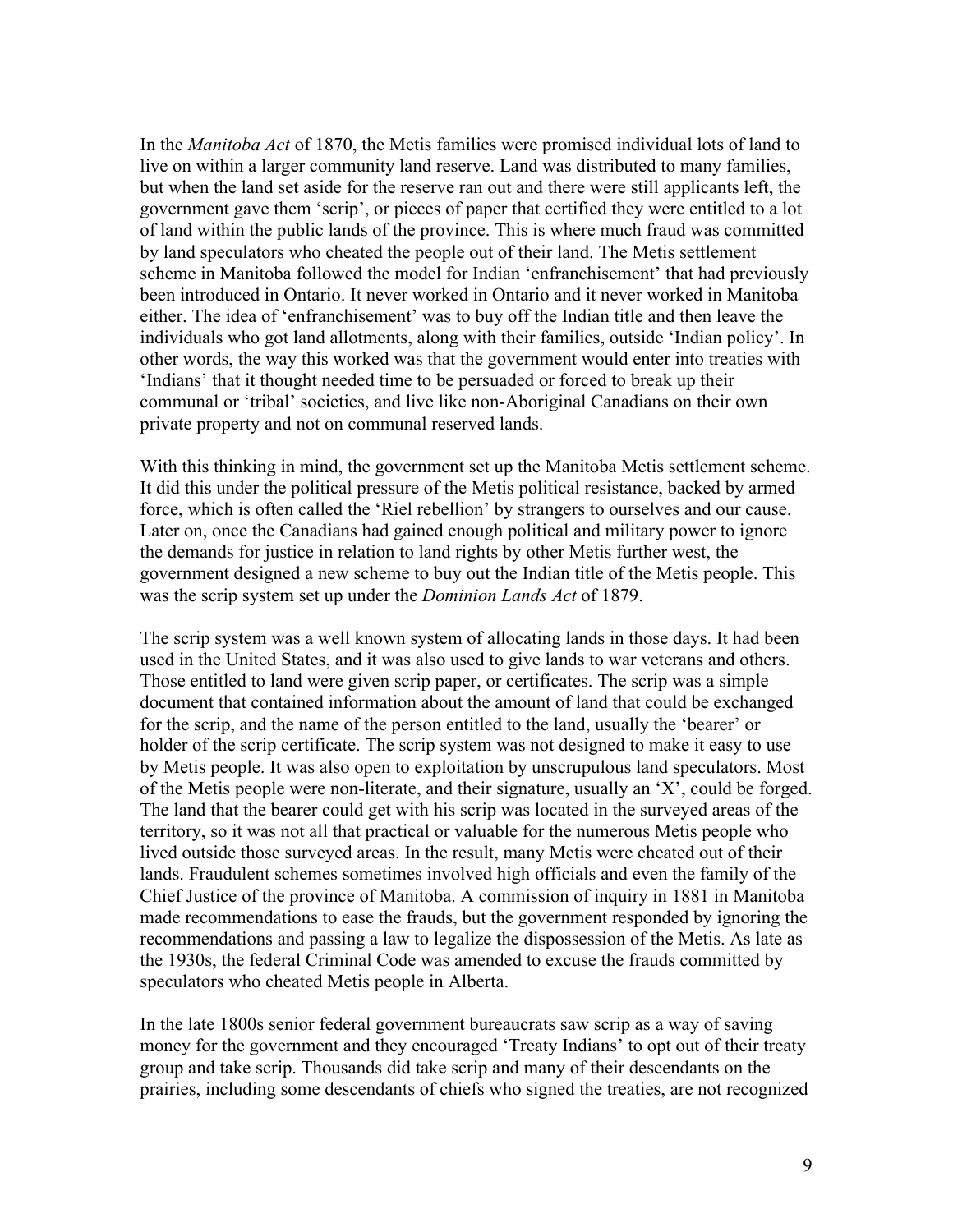as Indians in the government's *Indian Act.* This is because the *Indian Act* provided that those who took scrip could not be recognized as 'Indians' by the government. I will again discuss the Act and its effects a bit later.

In the 1940s federal bureaucrats tried to pry a large number of Indian band members in Alberta away from the bands and Indian status on the false reason that they were of 'mixed-blood'. People complained, and a commission was set up to make recommendations and the government finally agreed to the view of the Macdonald Commission, which explained that 'mixed-blood' had never decided who belonged to a treaty Indian group. Many got their status back but some did not.

Many of the First Nations people who were 'enfranchised' by taking scrip have joined Metis political organizations. Some believe that they have no other way of being officially recognized as "Indian'. This is not the law: it is only government policy, but many people seem to believe it is the law. Today the federal government refuses to recognize First Nations people on their own terms, as Cree or Ojibwe, and so on.

Membership in First Nation communities on reserves came to be regulated by the federal *Indian Act*. This Act was passed in 1876 without consulting First Nations. The government decided what was good for Indians and did not negotiate or consult with the people it was signing treaties with. The treaty groups that had been recognized in signing the treaties were not involved in deciding who belonged to their communities and who could live on the reserves. This Act defined those who could legally reside on the Indian reserves and receive treaty benefits. At one point amendments to the Act also took Indian status away from some of those who entered professions or served in the armed forces, or for other reasons decided by the government. As a result, their descendants, even though they are Indian or First Nation people, do not have Indian status and, as mentioned before, many of them now belong to Metis organizations. For a long time many of these people were called 'non-status Indians', but I don't hear that said often anymore. As can be seen, the question of Metis identity and First Nations identity is not simple.

In recent times, 'Bill C-31', a 1985 amendment to the *Indian Act*, has returned many Aboriginal people to Indian status. That has added further confusion about official identity. In a recent census over 25, 000 'status Indians' identified themselves as 'Metis'. I have been told many times that some people opted for Indian status because they were poor and wanted the small benefits available to Indians in education and health. Many have also said they want to go back to Metis identity, but the government will not allow it. It is my opinion that the government disobeys the law of the constitution by refusing to do that.

The confusion about Aboriginal identity generally shows how poverty and political weakness work to make people vulnerable to whatever a government decides. The federal government, which has no Aboriginal peoples' representatives involved in making its policy decisions, is deciding what is good for First Nations and Metis people. What I mean by this is that no Aboriginal people are part of the federal Cabinet that in effect makes policy decisions. We have very few Aboriginal members of Parliament, and even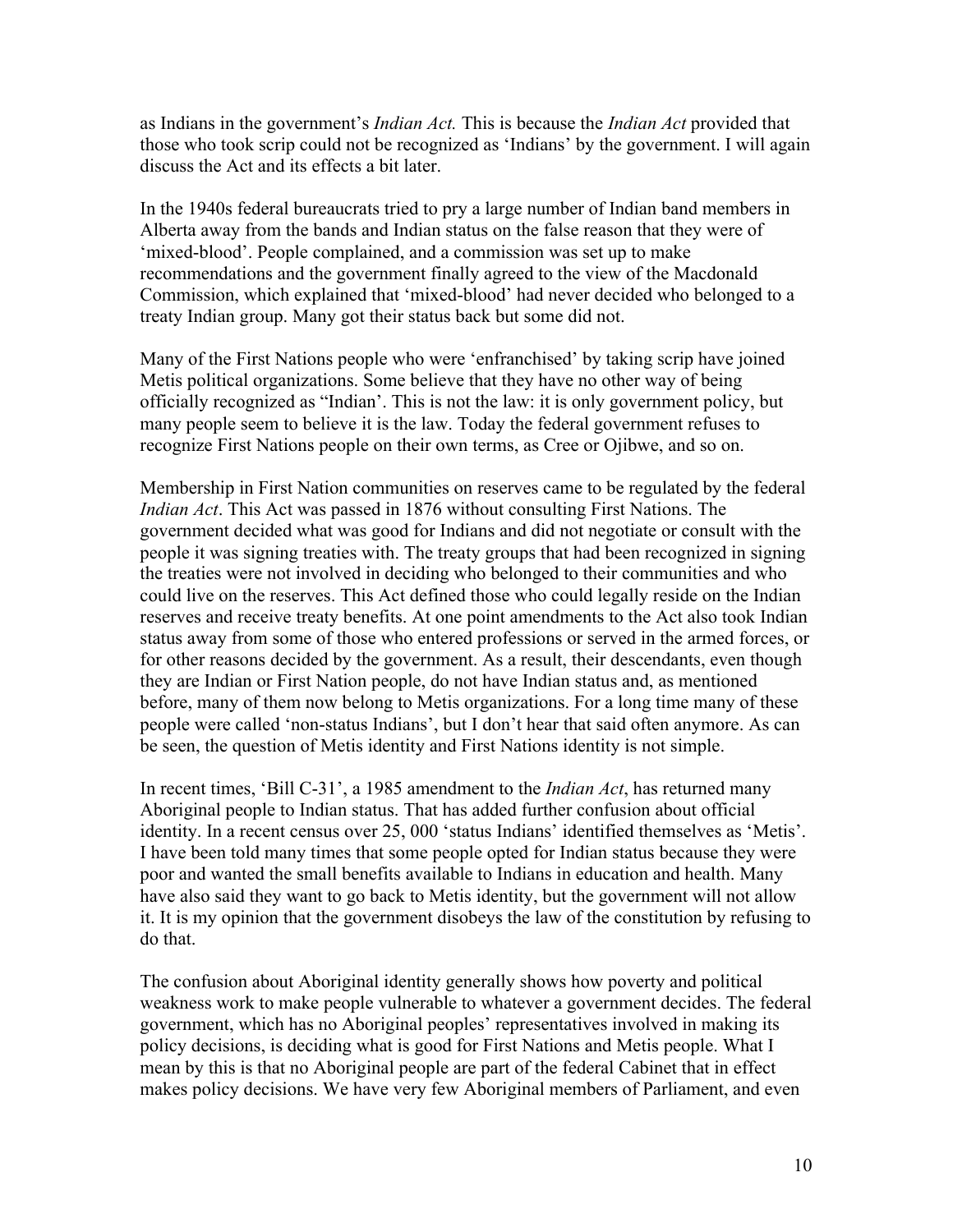they are not likely to influence policy decisions that involve real costs, largely because the Prime Minister and a very small group of other people are behind all important policy decisions. The 'consultations' with Aboriginal political groups are not a substitute for actual decision-making power.

I have written quite a bit so far about what Metis and First Nations people have in common. There are also things that differentiate us from one another. If I tried to make a list of 'cultural items' or practices unique to one group or the other I would fail. Someone would always be able to show that it is also shared and not unique. Comparisons between different peoples raise interesting challenges. For one thing, it is too easy to make your own side look better than the other side, which is not a good way to hold up *Miyo-W\_hk\_htowin.* It is not easy to show exactly how a people is different from another people in any great detail without causing an argument.

In the end I like to rely on stories. Someone has written that a people exists by virtue of a common remembering of a common suffering. The identity of a people is revealed in the stories that tell who is honoured from the past, and that in turn tells what kind of virtues or values will be honoured *anohc* and into the future. Of course all of us honour heroes that belong to other peoples. I have always admired Mistahi Musqua, who is a hero amongst the Cree people. When I say we are identified by our stories of our heroes I am referring to the ones we know are ours. I remember the way my father looked when he was telling the story about Batoche and Gabriel Dumont. Having retired at age 75 and bought a new car, he went to Batoche and had a look around. 'You can still see the bullet holes in the church' he said. He glowed when repeating what Gabriel said as he was leaving Batoche and heading for Montana. To a Metis man staying behind Gabriel said, "Tell Middleton that I am still in the woods. Tell him that I still have 90 cartridges to use on his men." I regard that story and the story of Bostonnais Pangman that I mentioned earlier as revealing much about what I view as a reflection of my people's identity and our values.

I do not believe it is possible to separate Indians and Metis individuals for official recognition unless it is done in close cooperation between the government and the representatives of the people, and is done through the communities. There are at least three good reasons for this belief. First, the kinship bonds between the two groups are very close in many places. These bonds are very strong and it is not just or practical to rupture them. Second, people move from one community to the other, as they ought to be free to do. The third reason why separating First Nation and Metis individuals is not just or practical is that the maladministration of the *Indian Act* has made it impossible to adopt any sensible standard to decide identity between the two. There is no room to explain that here but I have explained it in a book.<sup>6</sup>

This paper is about relations geared towards developing cooperative relations between Metis and First Nations people in order to develop effective self-government. So here we presume there is a right of self-government. If this is true, then our first right is the right to decide our own identity. The right to decide who belongs to our First Nation and Metis communities is part of the right of self-determination and of the Aboriginal right of self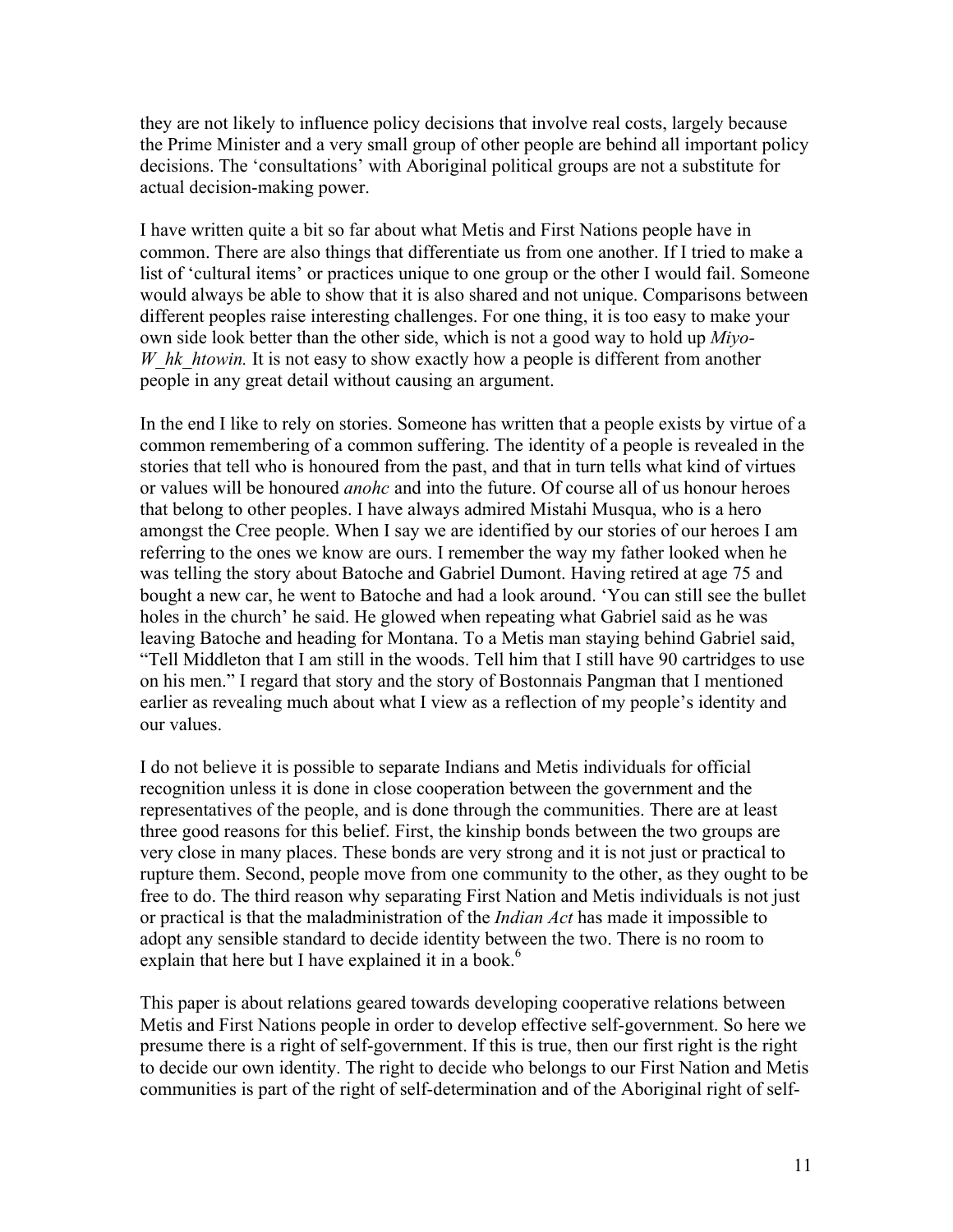government. The best way for the government to proceed if it is serious about recognizing First Nation and Metis people for purposes of dealing with the rights and interests of the community is to focus on communities, not individuals. This is especially so if the government is going to recognize 'nations' in order to start negotiating new selfgovernment agreements or treaties.

How can the government move ahead if it wants to enter into self-government negotiations with distinct Metis and First Nation communities? What it does now is it deals with the 'Indian bands' or 'First Nations' that it has chosen to recognize in the *Indian Act.* But we have seen that there are many people who are Indian or First Nations people who do not belong to these bands. Furthermore, except for the eight Metis Settlements in the province of Alberta, there are no officially recognized Metis communities. But in the territories about which I write, there are very distinct Metis communities where most people are Metis, just as there are very distinct Indian or First Nation communities, and not all of them are official reserves. A practical way to start is for the government to deal with the representatives of communities that are no doubt Indians or Metis, and then cooperatively work out rules of recognition as you go along. This is where you start. If we are to have a system of self-government that works, then the identification of those communities who are to be governed by those governments must be decided in community consultations, and in negotiations and agreement with the government of Canada.

What the people want to call themselves, whether First Nation, Indian, Inuit or Metis, is up to them. The only important thing, as far as it concerns the government, is to know that it is dealing with Aboriginal communities or 'nations', and that is not difficult to do in fact. The Royal Commission on Aboriginal Peoples, in its 1996 final report, contains a very detailed description of how Metis or First Nation 'nations' could be officially recognized for the purpose of entering into self-government negotiations. The recommendations include setting up regional tribunals that would advise the government on the identification of First Nation or Metis communities.

I have not written about the identification of First Nation and Metis individuals for legal and policy reasons other than for the purposes of recognition for negotiations on selfgovernment. That is another very complex topic that can not be tackled in a short paper. There is good reason to believe that there may well continue to be official reasons for identifying Metis and First Nation individuals, for example, to single out those entitled to funds for educational or other public services under affirmative action programmes.

There are many very close personal and community relations between First Nations and Metis people, but the relations between the political representative organizations are not close. There is not one national political voice for all Aboriginal peoples. The national organizations are split along the lines recognized by the government in the *Indian Act*, and so represent 'status' and 'non-status' Indians, and they are funded by the government.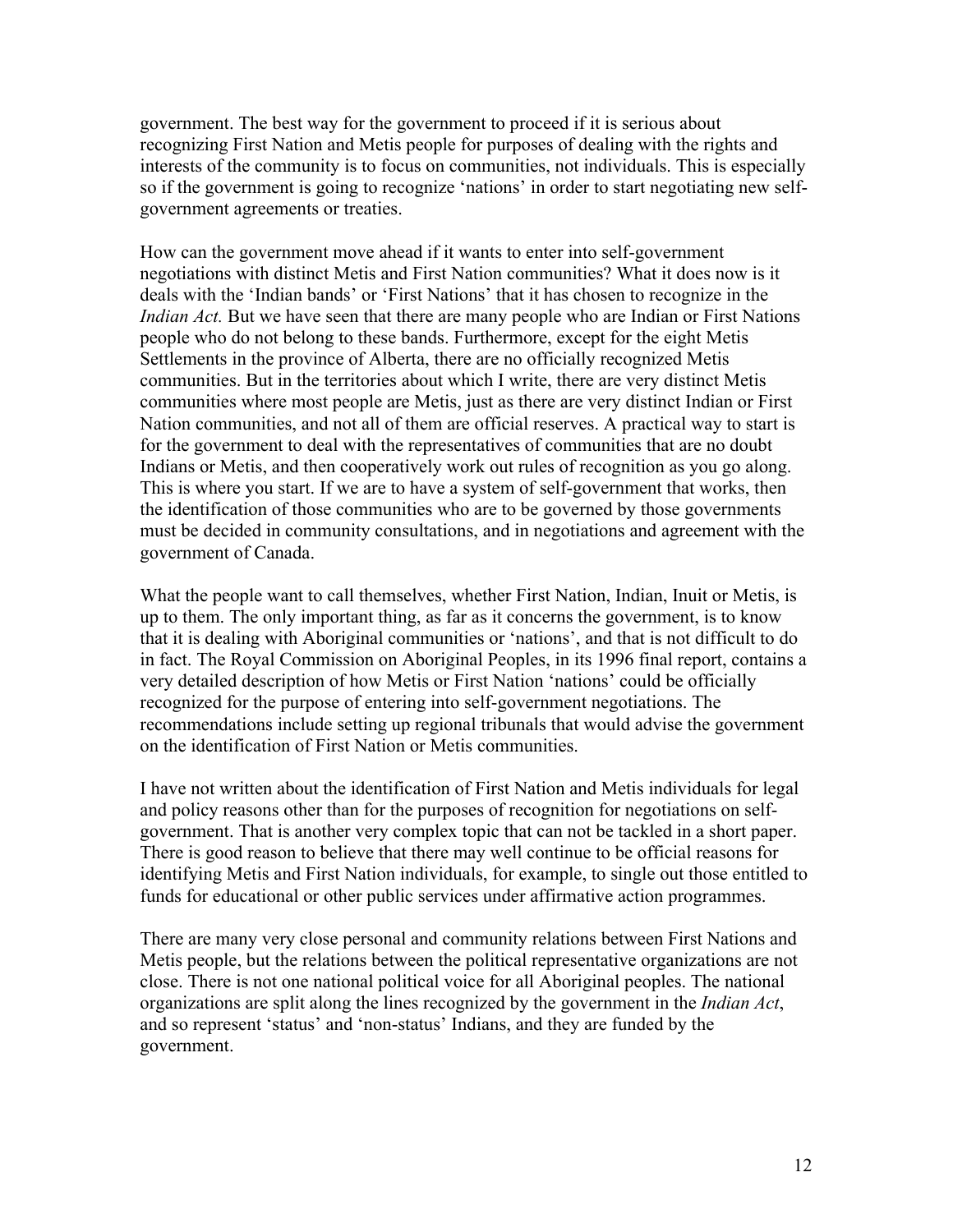There are reasons for the lack of unity and the acceptance of government policies. The people are poor materially, poorer by far on average, than other Canadians. With poverty comes lack of education, lack of economic opportunity and lack of political influence. People are vulnerable to having their personal decisions influenced by what the government does, because the government is the hand that feeds them. This can be seen in the way many individuals self-identity as Metis or Indian, which, in many cases, follows the government policy and what people may see as a way to gain some benefit or advantage. It is not right that people's identity should be influenced by government benefits, or what is sometimes sarcastically called 'handouts' by opponents of government policy. I remember a story told to me by a Dene elder in Manitoba that captures the idea that Aboriginal people see the government as being the hand that feeds them. 'Do you know', he said, 'the way a dog looks at you when you hold out something for him to eat? That is what we are like with the government". The political weakness of First Nations and Metis people can be described as putting Metis and First Nation people in a situation where we recognize that it is the government that decides not only who eats, but what is eaten and when it is eaten. I believe that some non-Aboriginal people will not like this image and some may wish to reject it. That is understandable in the case of readers who have not had the experience that would allow them to understand this image.

Why should Metis and First Nations political organizations consider working together? There is strength in unity, and the federal government, which has the political power we do not have, must be dealt with. There is not much cooperation because there is little direct incentive for political representatives to work for the general good of others when they are elected by their own small community. Communities with pressing local concerns are not likely to put a priority on dealing with issues that do not seem to affect them as directly as local economic, health and education issues, for example. Local representatives are also not immune from the tendency to focus on issues that are most likely to keep them in their political positions. Local representatives who believe they can advance their local agenda are not likely to favour broad political alliances where their role and influence is likely to be diluted within the different agenda of a large political coalition. Political unity would provide a measure of strength in dealings with governments, but there are significant challenges in the way.

What are some of the things that representatives might focus on when thinking about cooperative political action? The next story illustrates the value of kinship bonds and shared political interests. It also identifies the source of the status of the Metis as an Aboriginal people in our territory.

#### **4. A story about our relations "Kay\_s ago"**

This story that I will tell happened in the early 1820s when our people had *miyow\_hk\_htowin* with the Cree, Saulteaux and Nakoda. There was a lot of intermarriage between our peoples then. I have heard this story from Francis Cree, Richard Laframboise and Nicolas Vrooman. It was a difficult time. The Nakoda, the Ojibwe, who are called 'Chippewa' in the United States, the Cree, and the Michif, were all being squeezed between the Dakota, Cheyenne, Arapahoe and American fur companies in the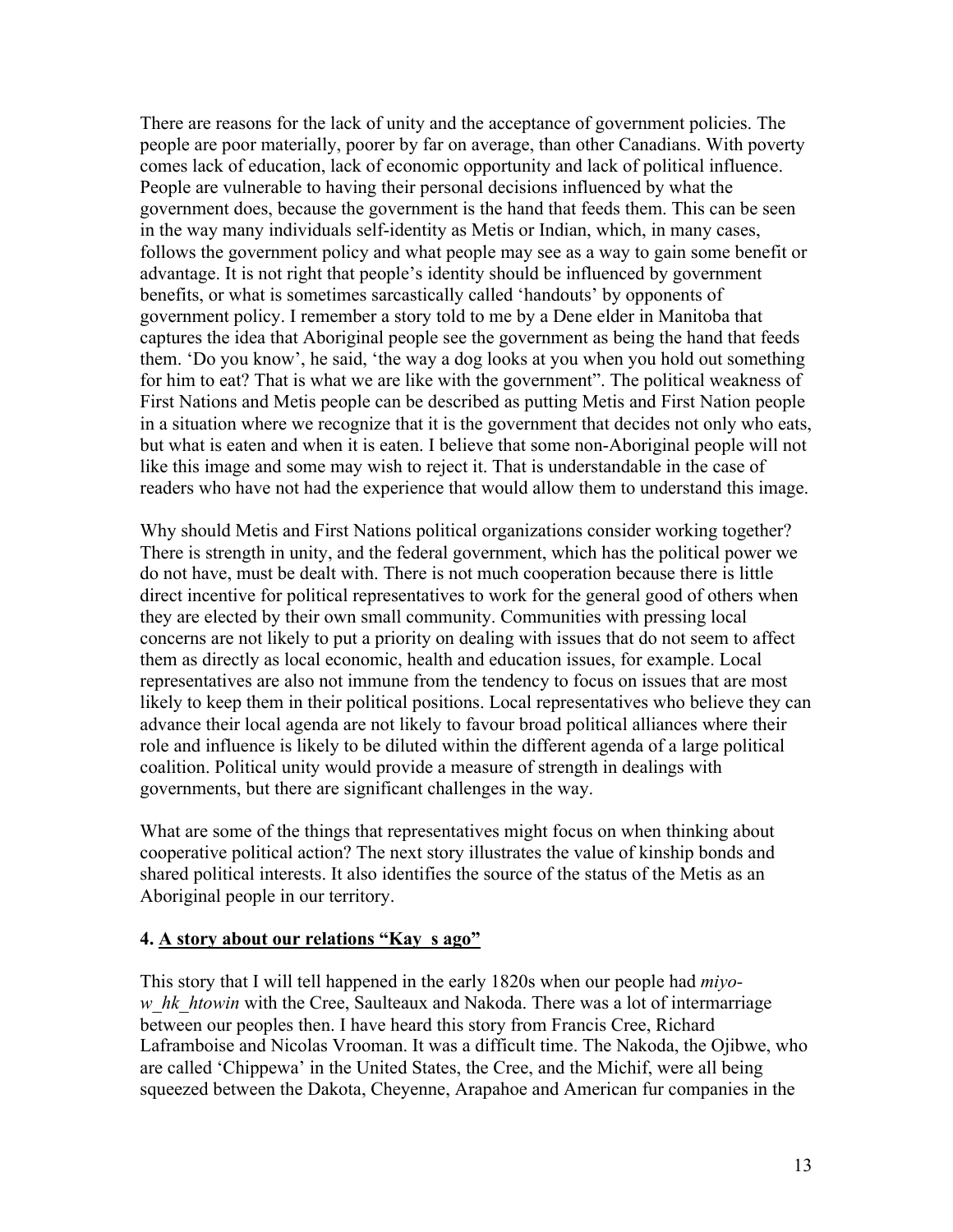south, and by the Nor'Westers, the Hudson's Bay Company, and the Selkirk settlers who arrived in 1812, to the north. The pressure on the Michif and their First Nation allies grew with the alliance of the two fur trade companies into the HBC in 1821 and with increased Dakota activity to extend their territory.

The event that precipitated an alliance between the four indigenous groups was the killing by the Dakota of Chippewa Elders and women, and the taking of quite a number of children. After a winter of starvation when the Dakota lost their children, they were looking to replace them for the survival of their group. A glove painted red and filled with tobacco went around inviting the people from these four groups to congregate at Buffalo Lodge Lake, which is in North Dakota in the region of the Turtle Mountains. A political alliance would cement their unity for a common defence. Kinship ties and common political interest can create strong bonds.

There was a need also to bring the Chippewa and the Michif, who were relative newcomers to the territory, into the workings of the 'Great Mystery' in that part of the world. A Thirsty Dance was called by the Cree leader 'Many Eagle Set'. It is said to have been the largest Sun Dance ever held on the northern plains. There were over fifteen hundred dancers from the four groups, and fourteen centre poles. I will return to this story later.

One thing I want to stress is that the Michif about whom I write have been full-fledged Plains indigenous people since *kay* s ago. The Michif had solidified their indigenous identity through kinship relations and a series of communal events including the wellknown skirmish at Seven Oaks in June 1816 on the present site of Winnipeg. This is when the Michif 'national anthem' was composed to celebrate that victory that I wrote about earlier. This anthem is much older than Canada or its anthem.

Political alliances among Michif and First Nations people were established long ago: what we might do is remember them and learn from them. Kinship bonds and common political interests compel unity. I will come back later to discuss how this can help us today and in the future to develop good relations for self-government. But first I want to discuss what came between us when the Canadians took over our territories later in the 1800s.

# **4. K\_k\_-m\_yahkamikahk: 'When Things Went Wrong"**

Neal McLeod is a young Cree philosopher, humorist and university professor. His family is from the Treaty Six people, and he is following a distinguished tradition of service in education in his family. I owe to him the Cree expressions and philosophical insights about *aspin k\_k\_-m\_yahkamikahk:* the time when things went wrong'. What happened *k\_k\_-m\_yahkamikahk* must be understood so that we can understand the situation in which the First Nations and Metis people find themselves today, and what they are facing as they try to move forward with cooperative action.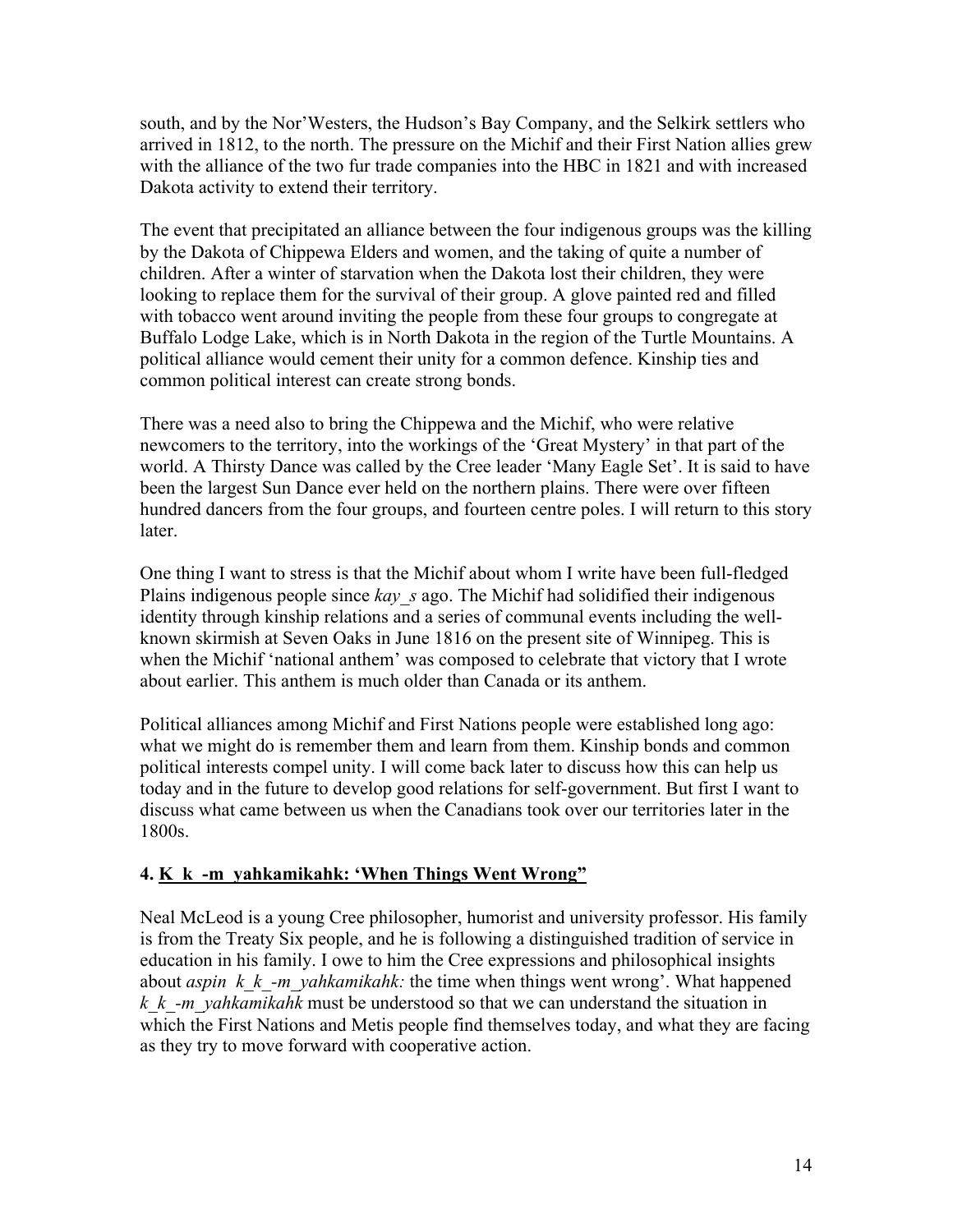*K\_k\_-m\_yahkamikahk* was one of the great watershed periods in our collective history that changed our circumstances forever. The period runs through the decline of the bison herds, which supported the Plains horse culture and to the complete takeover of the West by Canada. It marked the end of the days of freedom for our peoples. The mid 1880s were a time of starvation on the Prairies and northern regions. The buffalo were just about gone. The intruders, the British and the Canadians, were starting to squeeze our people as more and more of them came and began to make themselves at home in our territories. Treaties with the government of Canada had been entered into in some places, but First Nation and Michif leaders feared the future they saw and wondered how they could keep on surviving and looking after their children.

Leaders of the various First Nations and Michif people contemplated alliances and many discussions were held, not only with old allies but also with those with whom relations had been difficult. At least one treaty had been agreed between the Michif and the Dakota. In 1868 there had already been a huge gathering of Cree, Michif, Saulteaux, and Nakoda in the area of Regina today. Nicolas has told me that they had a Sun Dance and developed a cooperative strategy as they advanced into enemy territory, looking for the declining buffalo herds. The stories of great patriots and chiefs like *Mistahi Musqua*, *Pia* Pot, and the Metis leader Gabriel Dumont have found their way into the written histories, as have the stories of earlier leaders like *M\_ski- Piton.* Other stories about these leaders are not published but they are known and shared today among the people. In these stories one comes to know about the close relationships our peoples had. The complete stories about the past and *K\_k\_-m\_yahkamikahk* are the heritage of their peoples and they are not widely known.

The events that marked the end of the days of freedom have been written about many times, and I will not spend much time on them here.<sup>7</sup> In the spring of 1885, a small group of Metis under the leadership of the legendary Gabriel Dumont, who died one hundred years ago this year, experienced some success against a British-Canadian army, notably at Fish Creek where the Metis troops sang our national anthem, Falcon's Song, to boost their spirits. But in the end the Canadians prevailed with their larger army and the Gatling Gun, a new repeating rifle brought up from the United States to experiment with on indigenous people. That is the kind of rifle that has become the scourge of the earth today as it fuels the arms trade, civil and military conflicts, wars and revolutions. After the troubles of 1885, eight Cree and one Metis man were hanged by the government. With them died the freedom of the Plains people

Since *K\_k\_-m\_yahkamikahk* Canada has had its boot on the neck of the Metis and First Nations peoples in the Western lands. Those people who have run the governments of Canada have been firmly in charge. Louis Riel had been elected three times yet he was prevented from sitting in Parliament, and the very few Aboriginal people who have been elected to the federal government in recent years have not held influential positions of authority or power. There is no system for Aboriginal representation as such in federal or provincial governments. Government decisions are forced upon people who have no say in what kind of society they wish to live in *anohc*. A free people can decide its own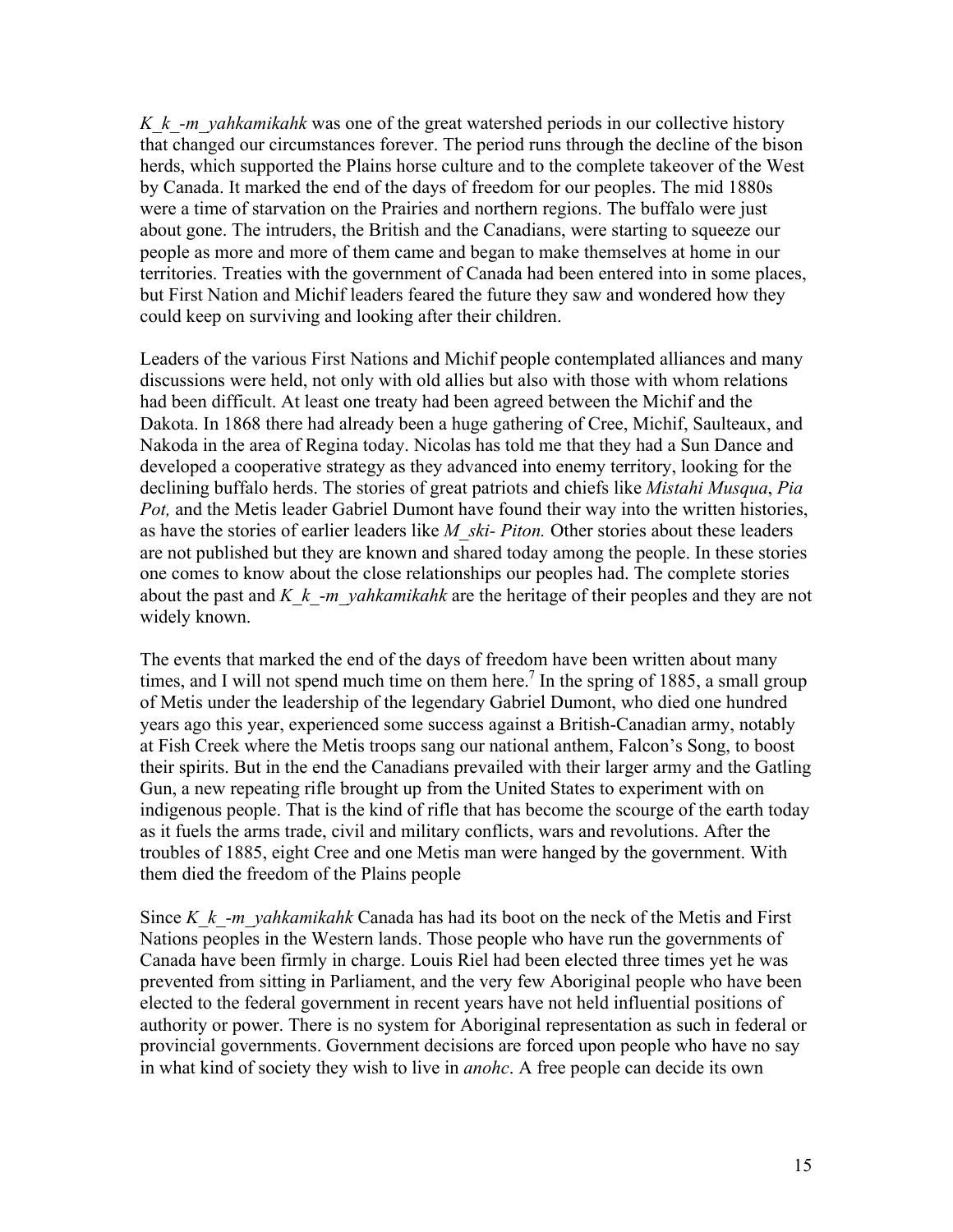vision of 'the good society' and how it will be governed. That is what self-determination means: that is what self-government must mean. But we are not free.

First Nations and Metis people have not been able to conduct free political relations between them since *K\_k\_-m\_yahkamikahk*. The government has passed a law that says who is an 'Indian' and who is not. The eyes of the government do not see *N\_hiyawak* or *\_nin\_wak, Anishinabeg* or *Nakoda.* These eyes see only the individual 'Indians' their laws have created, and the 'bands' made by the *Indian Act.* The eyes of the government do not recognize the old *Michif*. They see only individuals whose ancestors they think they bought off with pieces of paper marked with an 'X': the 'scrip' that was given out for the Indian title and that was sold to speculators who got rich on our inheritance.

But in their private lives, in ceremonies here and there, many First Nation and Metis people have kept alive the old memories and the world that made sense before *K\_k\_ m\_yahkamikahk.* The spirit of the people has been dimmed, but it has not died.

The Canadian story about 1885 is the symbolic 'driving of the last spike' or the completion of the trans-Canadian railway. Our stories are different and sinister. If we are to develop better relations between Aboriginal peoples and other Canadians, it might be a good idea to start by talking about our stories and see if we can create better stories for a common future: a common story of Canada.

This applies to First Nations and Metis relations as well: there is no common vision about what is to be done to move towards self-government. There are not many discussions about it. Our stories are not the same. Our peoples have accepted and adopted some of the divisions between our peoples that were created by the government. It is easy to see all the problems that can block the way forward in relations between Metis and First Nations who want to cooperate on the way to self-government. But there are also good stories that we can learn from.

#### **7. Anohc omis\_si it\_tamwak kiw\_hk\_m\_kanak: "Right now, this is what our relatives are doing"**

Tony Belcourt is a Cree speaking Michif from Lac St. Anne in northern Alberta. He has been involved in political leadership among First Nation and Metis people since the 1960s, notably with the Native Council of Canada and then the Metis National Council since it was formed in 1983. *Anohc* he heads an organization in Ontario, the 'Metis Nation of Ontario', and is active in international projects with indigenous peoples and organizations such as the UN, the World Bank, the Inter-American Development Bank, and the Organization of American States. John Beaucage is a Anishinabek leader with the Union of Ontario Indians. From Nipissing First Nation, he holds the office of Grand Council Chief of the Anishinabek Nation. Within their organizations, these two men are working together for common purposes *anohc.*

About five or six years ago, Tony started consulting about setting up a relationship with the Anishinabek Nation. At that time Vernon Roote was the leader of the Anishinabek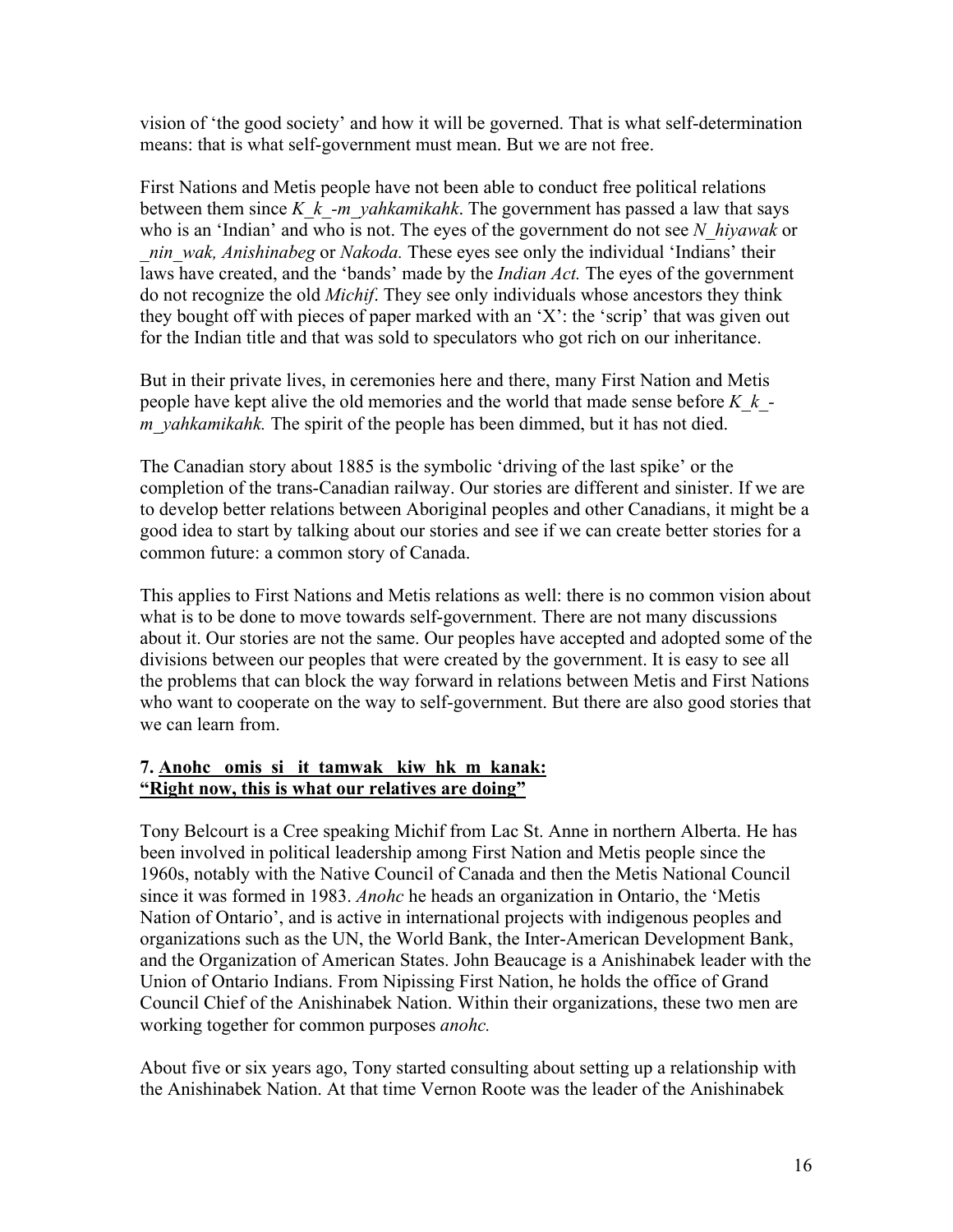Nation. They had discussions on who each organization represents. They consulted each other on issues, and began to work together. For example, the federal government wanted the Anishinabek Nation to oppose Tony's organization in court in some litigation, but the Anishinabek Nation refused. About four years ago it was decided they should formalize their alliance. Elder Gordon Waindebence recommended that a relationship be established and developed in a traditional way: through song, smoke, feast and dance. Each party had to bring a song. It took Tony three years to find the song.

The song comes from the Thirsty Dance held *kay\_s* ago at Buffalo Lodge Lake, the song of Many Eagle Set that I wrote about above. Many Eagle Set received a song from Kichi-Manitou through the Thunder Beings, with which he had a medicine relationship. The Song was given to the people at Buffalo Lodge Lake to symbolize the Unity of the people and the alliance. The Song lives on through Francis Eagleheart Cree, the great grandson of M\_ski-Piton (Broken Arm) the Peacemaker, brother of Many Eagle Set. Francis received the right to make Many Eagle Set's Thirsty Dance and sing his Song from Standing Chief, his uncle, who is the grandson of Broken Arm. On Wednesday morning of the  $11<sup>th</sup>$  August, 2004, a number of us, Michif and First Nation people, participated in ceremonies on the Chippewa Indian reservation in Belcourt, North Dakota, whereby the Song was transferred by Francis to Tony.

Since then, the alliance has been strengthened with ceremonies in the way that Gordon recommended, and Tony, like the Anishinabek, has had a song to contribute. It is in these ceremonies that oral commitments are made. The two sides are discovering the original alliances made between Metis and First Nations. They are discovering their kinship relations and the values that are shared between them, and the idea that kinship and common interest make strong bonds, just like it was *kay\_s* ago. Tony believes that the government, with the assistance of the Churches, has created divisions among Aboriginal people, and the older alliances have largely been forgotten or overlooked. Certainly, these stories are not studied in schools or universities.

On the website of Tony's organization is a 'Statement of Prime Purpose." It includes a number of organizational goals. Among them is to "establish good relations with all Aboriginal peoples for the pursuit of our common interests and goals." There it is: good relations. *Miyo-W\_hk\_htowin.*

Tony's organization and the Anishinabek Nation have an active commitment to political cooperation. They are in the first phase where strategies are being developed, but it is not all talk: a number of activities are taking place. They invite each other to their annual assemblies. They attend as special guests and speakers. And they are trying to reflect the old ways and values. For example, the annual general meetings are held outdoors, not in hotels, along with family-oriented activities that take place over several days.

Together the two organizations have opposed government policies, including government approaches to the recognition of inherent rights of self-government. Recently they have been working on developing a joint business venture with multinational corporations in the information and technology field. This will create jobs in the communities. They are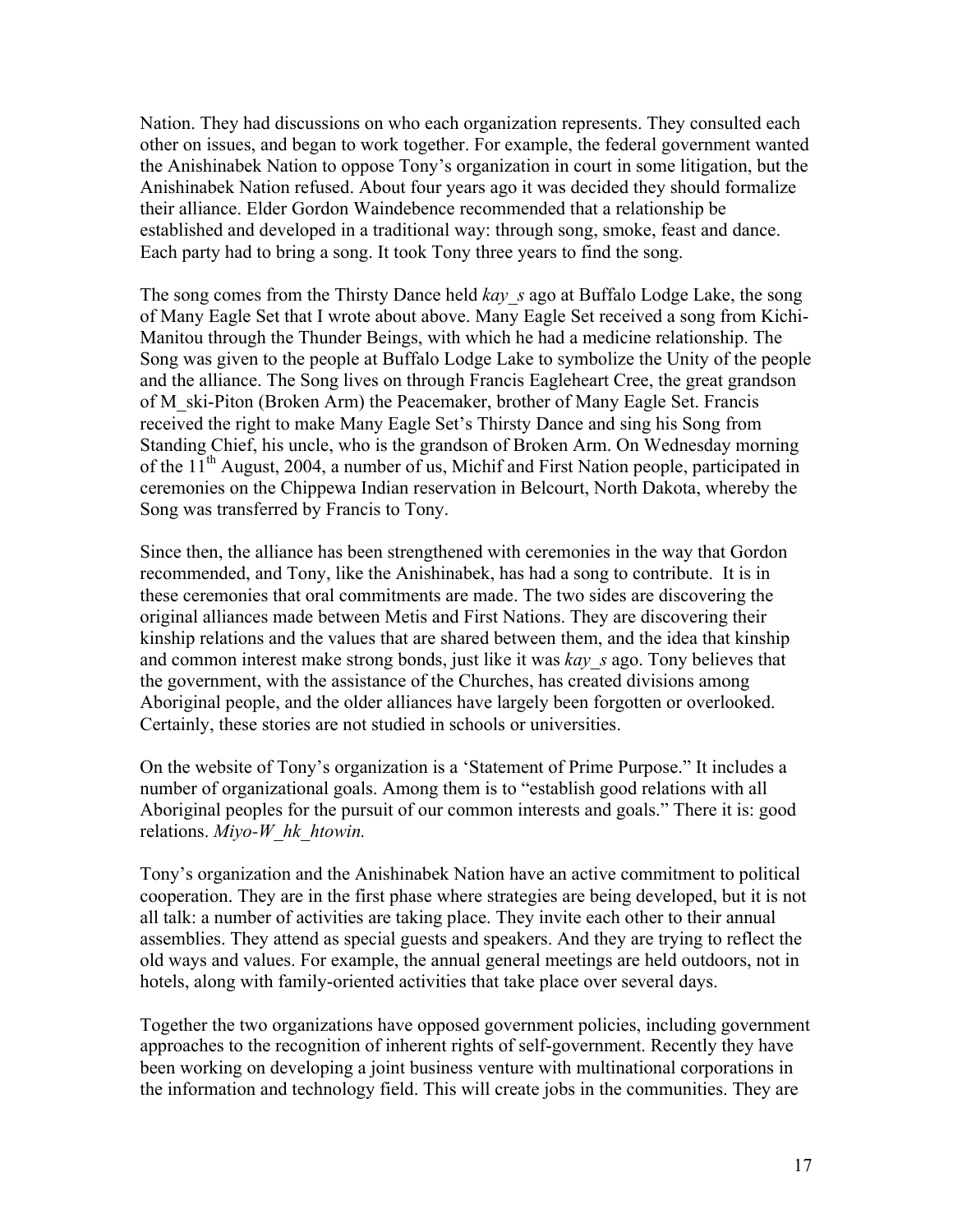also developing housing ventures for Metis and off-reserve Indians living in towns and cities in Ontario.

The idea and the process of consensus reflects one of the shared political values that is being discovered and applied. In Tony's organization, all decisions by the executive body, the Provisional Council of the MNO, are reached by consensus. If at a meeting a consensus cannot be reached, the matter is put over for another time. This reminds me of what an indigenous representative said about consensus at a meeting of the world's indigenous peoples at the United Nations centre in Geneva last year. Louis was this man's name, and he spoke when the chairman of the meeting, which had lasted one hour, asked if there was a consensus on the issue being talked about. Louis said it was not possible to ask if there was a consensus. Seeking agreement by consensus is a process that takes time. An essential part of a process of consensus is taking time for consultation, discussion and persuasion. We had been in a large meeting of many people, and although people had expressed views in the meeting, there had been no time in the one hour to consult with one another and to seek consensus.

John and Tony have taken their approach of cooperative action in the spirit of unity that Francis speaks about beyond their two organizations. In August 2006, they met with the entire council of the Turtle Mountain Chippewa and opened discussions, with the pipe, on creating further political alliances.

John Beaucage believes there will be a process of constitutional change within ten years. The process will come from Quebec politics. Aboriginal leaders have to be involved in the process, and we must work together. We have to entrench the right of selfgovernment in the Constitution. We cannot leave that job to the judges to decide. This shows the need for cooperative political action. We freely developed relations between our peoples long ago, but *anohc* the government interferes in our relations by funding opposition and exploiting or creating divisions among our people.

John tells a story about political leadership. The story is about people who live in a place located between mountains. These people have parochial or even xenophobic views. This means they dislike strangers. Every few generations a leader goes up the mountain and sees that there is a wider world, and wants his people to open up their horizons and participate in that wider world. But it is difficult to bring the people up to the mountain to see the wider world and to participate in it. There is comfort down in the valley. A lot of people want to pull the leader back. It takes special power for a leader to resist and withstand this pressure from his own people. A leader like that needs the support of his people: he must be held up by his people. When that happens, that is when we can give meaning to our right of self-government.

Of the many stories Maria Campbell has shared with me over the years there is one that belongs here. It is about her *k\_hkom* (grandmother) telling her that when you look around in nature, in creation, you will see many different plants and flowers. All are different, but have a role in making the land a healthy place. They do not say that one of them does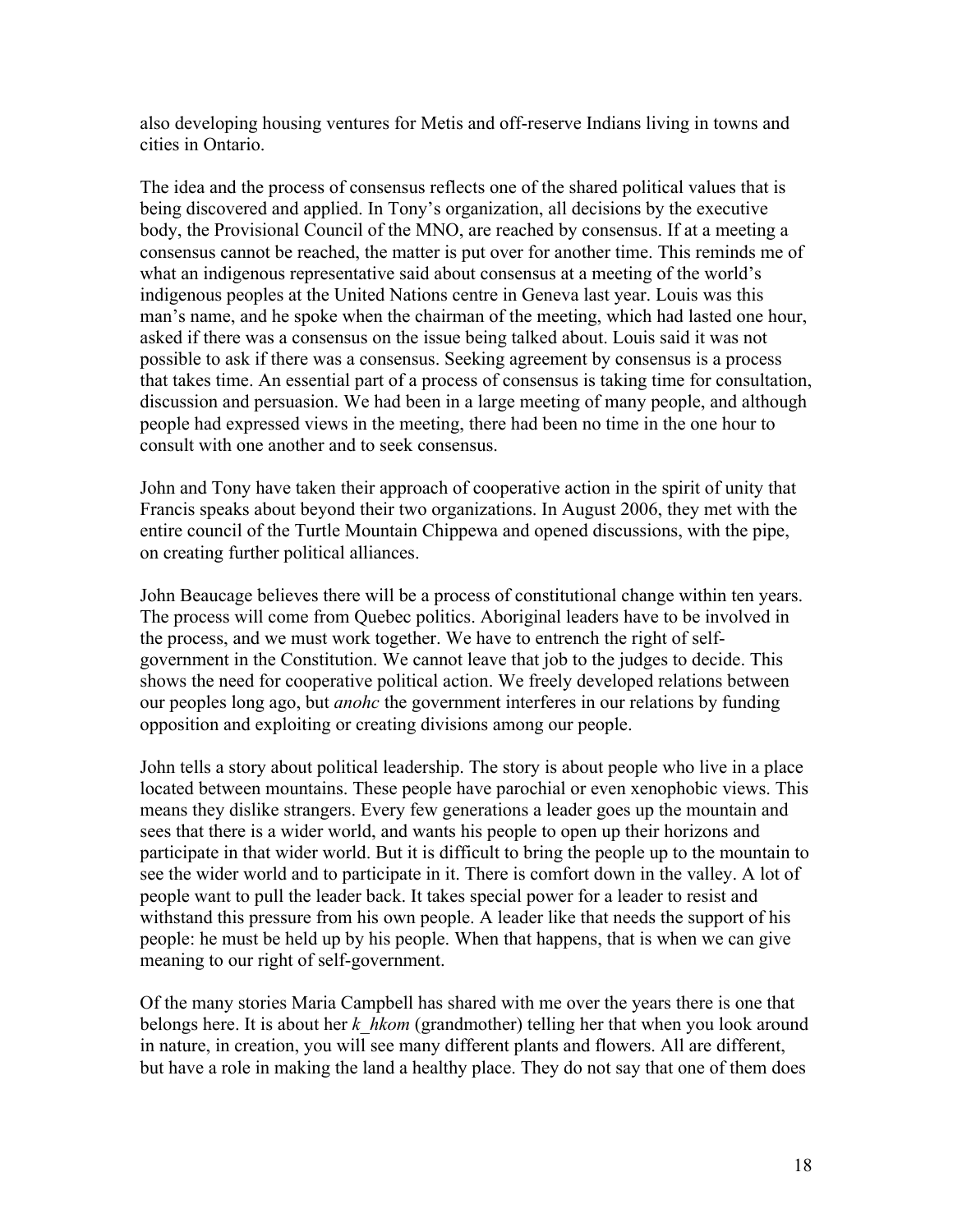not belong. They all make room for each other. They depend on each other and make creation beautiful for us.

Another story comes from Danny Musqua. He says that all things were created by Our Maker before the creation of humans. We were last. We can learn much from "all our relations", about unity and getting along. In this story you can see the relationship between *Niw\_hk\_m\_kanak* and *Miyo-w\_hk\_htowin*.

In all these stories we can see lessons for First Nations and Metis people who wish to work together towards the achievement of self-government. Kinship and common political interests can create strong bonds. These bonds can be cemented by the values that we share between First Nations and Metis people. We can identify these values in the stories that show us the way our relations were conducted when we had good relations.

# **8. Niw\_hk\_m\_kanak: All my relations**

This paper has been written to discuss the relations between Metis and First Nations people. The paper has tried to help the NCFNG's goal of looking for ideas that may be useful in thinking about political leadership and how 'self-government' might be brought about, particularly by cooperative political action. This has not been the place to write about a large political strategy, or about what the government of Canada should do. There is plenty to read and think about regarding those issues in the many studies and the final report of the Royal Commission on Aboriginal Peoples.

In writing the paper I have looked back in our history to see how relations were between Metis and First Nations before the Canadians came out west and took over. I looked at the changes that took place during the period of that takeover. I used stories to try to identify ideas, values, and practical approaches that might inspire others as they search for ways to develop good relations between our peoples as we think about how to move towards self-government.

I also wrote about some of the difficult issues that we must face in trying to work together. These included difficulties in sorting out identities for our own purposes and for the official purposes of governments. I have written only about the people and places that I know, avoiding the stories of others elsewhere who have also come to identify themselves as Metis people.

I want to finish with a word for the young people. The younger people *anohc* have advantages that can help them to become effective leaders. Practically all the ones I hear now speak excellent English and more and more every year gain a higher education. It was different for many of my generation. I had to work hard for many long years to try to speak English in the way English speakers do. I still stumble on a word once in a while or I notice that I am not pronouncing a word the way English speakers do. I am still fine tuning my spoken language after decades of practice.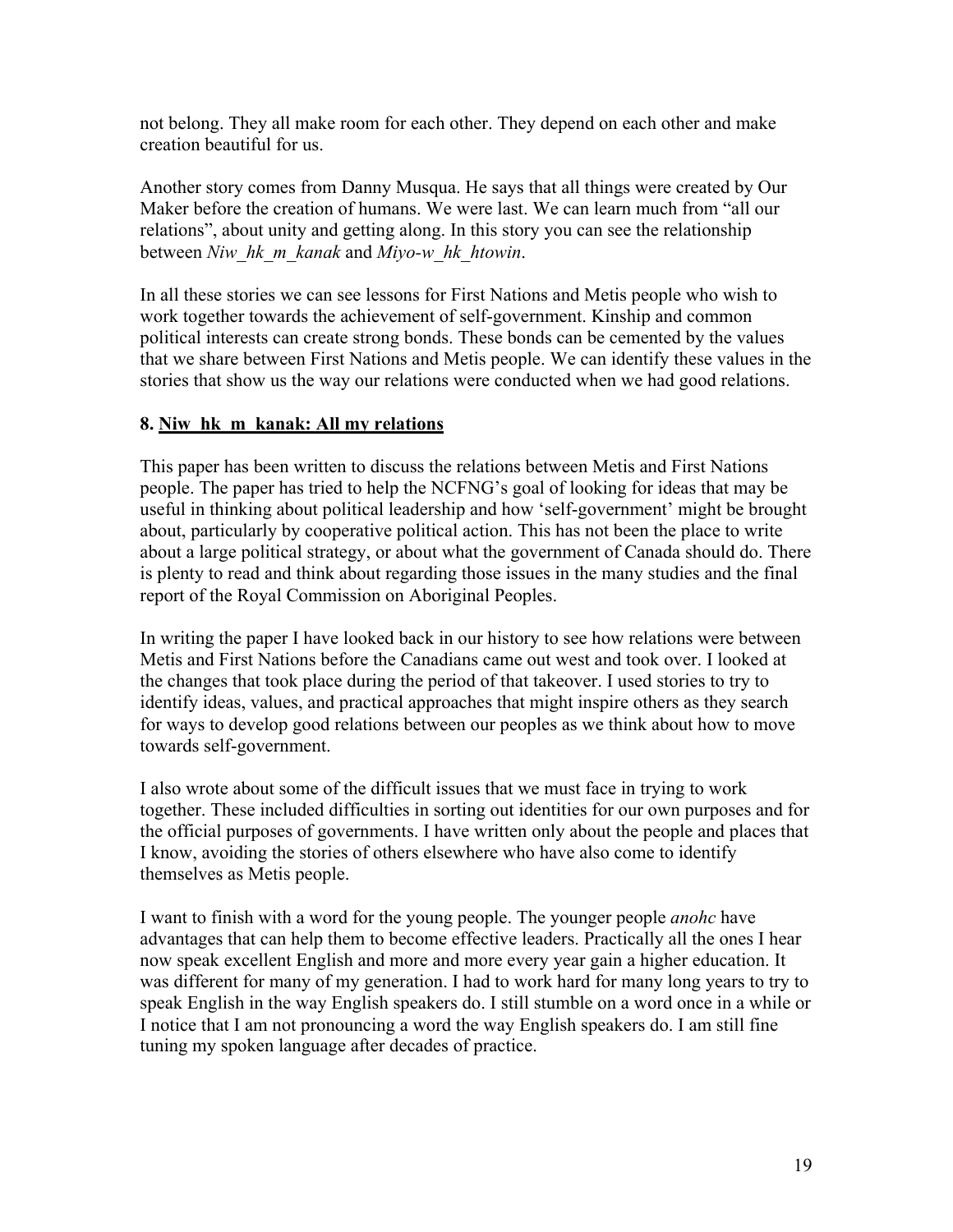To become a true visionary leader a young person has to overcome the comfort in the valley and climb the mountain that will reveal the wider world. It was difficult for the earlier generations to do that. The people were busy trying to keep our nations and ourselves alive. There are also new dangers or challenges for the young people. They have to beware of the narrow-mindedness of university ideologies. They have to resist the values of narrow-minded gangster sub-cultures.

To become true visionary leaders our young people have to look inside for inspiration: inside our own histories, our own stories. In the stories told in this paper, we have found some of those important values, and we have seen how they are guiding some of our people who are creating strong bonds for political action. I know that our young people will find other values and practical inspiration from the stories that they discover in their own journeys. They can take that inspiration with them as they embark on a common journey with Elders, families and communities. *Miyo-W\_hk\_htowin* will guide them.

**\_kosi. C'toute..** 

**Niw\_hk\_m\_kanak**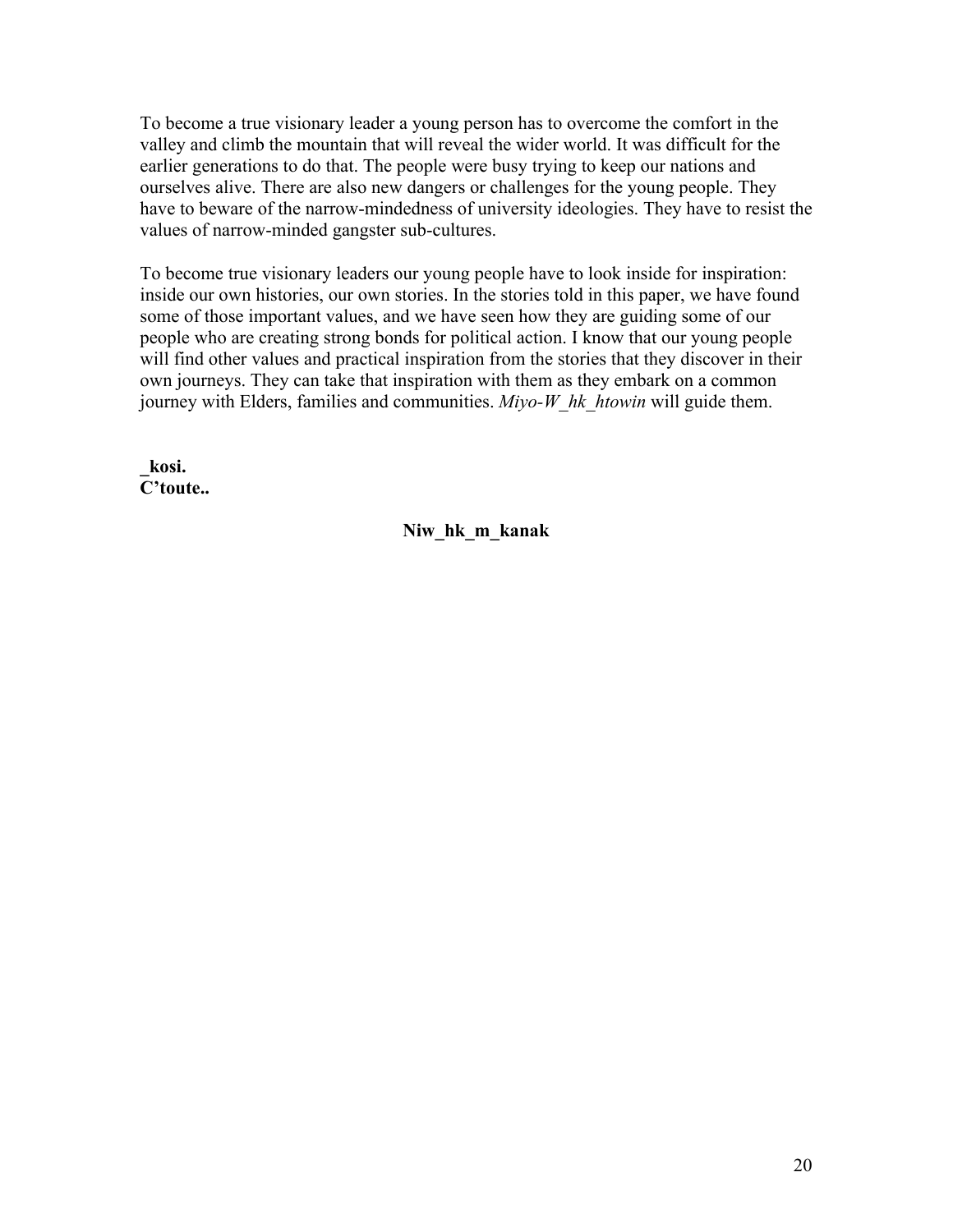# **List of Cree words and expressions**

| anohc                                  |     | now                                       |
|----------------------------------------|-----|-------------------------------------------|
| Anohc omis si it tamwak kiw hk m kanak |     |                                           |
|                                        |     | right now, this is what our relatives are |
|                                        |     | doing                                     |
| aspin $k \, k$ -m yahkamikahk =        |     | the time when things went wrong           |
| nin wak or N hiyawak                   |     | Cree people                               |
| kay s ohci'                            | $=$ | a long time ago                           |
| k hkom                                 | $=$ | grandmother                               |
| $Miyo-W$ hk htowin                     |     | philosophy of good relations              |
| Mosh m                                 |     | grandfather                               |
| N hiyaw win                            | $=$ | the Cree language                         |
| Niw hk m kanak                         |     | All My Relations                          |
| W sahk c hk,                           |     | the Trickster (so called in the winter    |
| tıme                                   |     | only)                                     |
|                                        |     |                                           |

#### **Selected references**

The following websites contain information about Francis Eagleheart Cree:

http://www.lib.ndsu.nodak.edu/ndirs/collections/manuscripts/lit&music/Vrooman/scope &content.html

http://www.nea.gov/honors/heritage/Heritage02/Cree.html

http://www.state.nd.us/arts/publications\_recordings/elders\_cd/elders.htm#artists

This is the website of the 'Metis Nation of Ontario" which contains the 'Statement of Prime Purpose" mentioned in the paper:

#### http://www.metisnation.org/insideMNO/PDF/Statement%20of%20Prime%20Purpose.pdf

The Anishinabek Nation incorporated the Union of Ontario Indians as its secretariat in 1949. The UOI is a political advocate for 42 member First Nations across Ontario. The UOI is the oldest political organization in Ontario and can trace its roots back to the Confederacy of Three Fires, which existed long before European contact. Its website is at:

http://www.anishinabek.ca/uoi/

If someone wanted to read only one book each about the Metis and First Nations peoples written about in this paper, they might be:

Edward Ahenakew, *Voices of the Plains Cree* ( Toronto, McClelland and Stewart, 1973)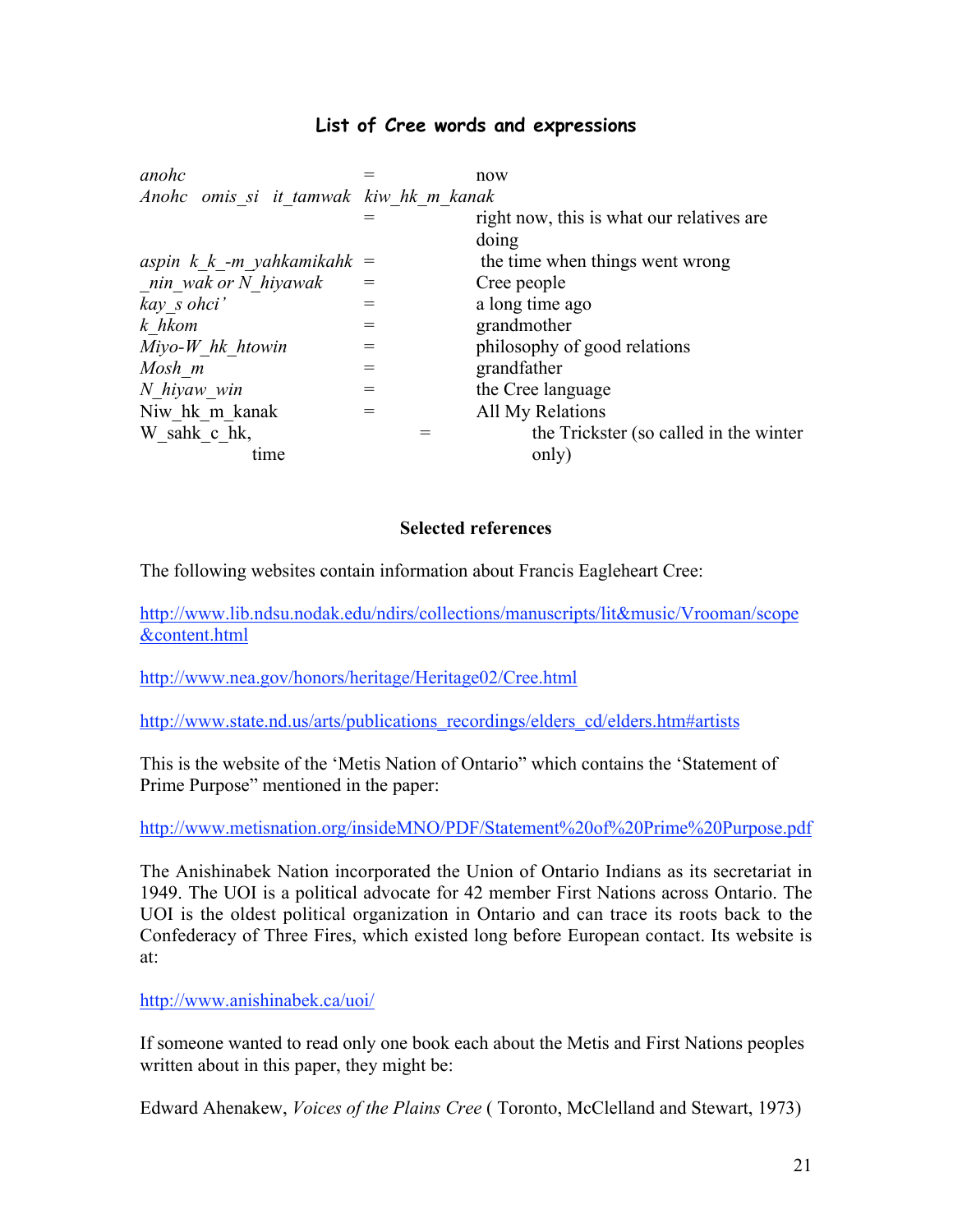Joseph Kinsey Howard, *The Strange Empire of Louis Riel* (Minnesota Historical Society, 1994; first published N.Y. William Morrow and Co. 1952)

#### **Further selected publications.**

Binnema, Ted, Gerhard Ens, R. C. Macleod, ed. *From Rupert's Land to Canada: Essays in Honour of John E. Foster* (Edmonton: University of Alberta Press, 2001).

Brown, Jennifer S. and Jacqueline Petersen, *The New Peoples: Being and Becoming Metis in North America* (Winnipeg: University of Manitoba Press, date?)

Campbell, Maria, *Halfbreed* (Toronto: McClelland and Stewart, 1973)

Cardinal, Harold, and Walter Hildebrandt, *Treaty Elders of Saskatchewan* (Calgary, University of Calgary Press, 2000)

Carter, Sarah A. *Lost Harvests: Prairie Indian Reserve Farmers and Government Policy* (Montreal and Toronto: McGill-Queen's U. Press, 1993)

McLeod, Neal. "Rethinking Treaty Six in the Spirit of Mistahimaskwa (Big Bear)", *Canadian Journal of Native Studies* 19, no. 1 (1999): 69-89.

Nicole St-Onge, *Saint-Laurent, Manitoba: Evolving Metis Identities, 1850-1914* (Regina: Canadian Plains Research Centre, 2004)

Vrooman, Nicolas C.P. "*Infinity Nation: The Metis of the Northern Plains*", Ph.D. dissertation, The University of Montana, May 2006. Unpublished.

 $\frac{1}{1}$  $1$ <sup>1</sup> The acknowledgments are placed early in the paper, following the personal introduction. Both practices are intended to reflect the oral practice of our peoples.

 $2$  One fascinating 'origin' story of the Michif was recounted by Francis Eagleheart Cree to Nicolas, which he has put into writing: Nicolas Vrooman, "This Fiddle I Give- a Metis Story', nnpublished manuscript in the author's possession, given to me by the author.

<sup>&</sup>lt;sup>3</sup> For an outsider's perspective on the 'multiethnic' character of our peoples' societies see, Susan R. Sharrock, "Crees, Cree-Assiniboines, and Assiniboines: Interethnic Social Organization on the Far Northern Plains" (1974) 21:2 *Ethnohistory* 95-122. <sup>4</sup>

<sup>&</sup>lt;sup>4</sup> For an excellent discussion of this topic see Heather Devine, The People Who Own Themselves: Aboriginal Ethnogenesis in a Canadian Family 1660-1900, (Calgary, University of Calgary Press, 2003)

<sup>5</sup> See the complete analysis in Paul L.A.H. Chartrand, *Manitoba's Metis Settlement Scheme of 1870* (Saskatoon: University of Saskatchewan Native Law Centre, 1991) It is often overlooked that the Metis were constitutionally recognized as an indigenous people with Indian title in 1870. The express inclusion of the Metis within the 'Aboriginal peoples of Canada" in the Aboriginal clause of the *Constitution Act 1982* was the second express Constitutional recognition of the Metis people. Riel was responsible for the first recognition; Harry Daniels secured the second recognition of 1982.

<sup>6</sup> Paul L.A.H. Chartrand, ed. *Who Are Canada's Aboriginal Peoples? Recognition, Definition and Jursidiction* (Saskatoon: Purich Publishing Ltd., 2002).